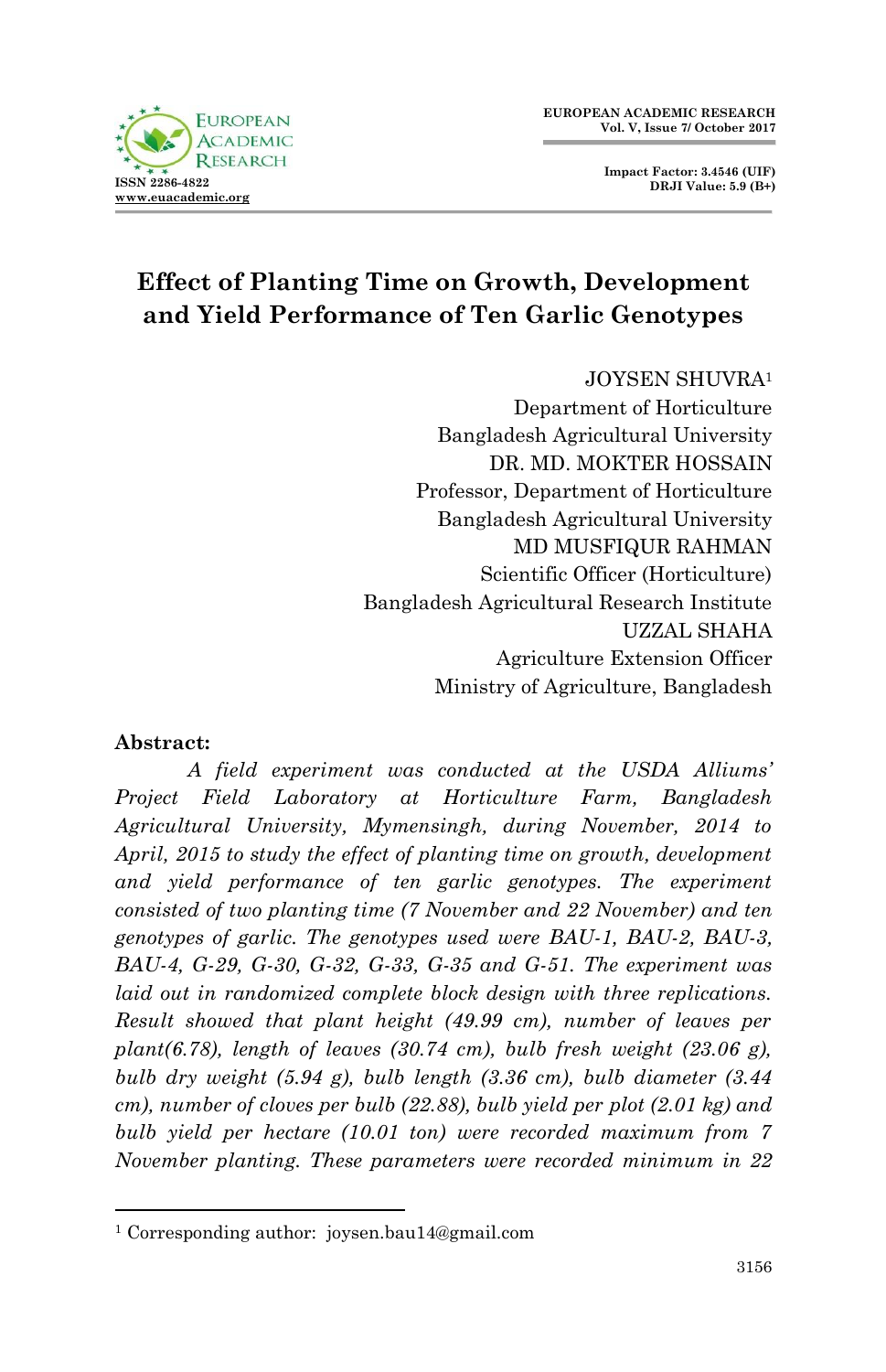*November planting. It was also found that BAU-3 produced the highest bulb yield per hectare (12.20 ton) followed byG-29 (11.20ton). The lowest bulb yield per hectare (5.20 ton) was obtained from G-32.The highest bulb yield per hectare (14.30 ton) was observed in the treatment combination of planting time 1 (7 November) with BAU-3.The lowest bulb yield per hectare (4.70 ton) was observed in the treatment combination of planting time 2 (22 November)with G-32. It can be concluded that BAU-3 genotype would give better growth and higher bulb yield if it is planted by early of November.*

**Key words:** Planting time, Genotypes, Garlic, Yield

## **INTRODUCTION**

Garlic (*Allium sativum*L.) is a bulbous plant and monocot (Swiader, 1994) belonging to the family Alliaceae, it is one of the most aromatic herbaceous annual spices (Kurian, 1995*)*. Garlic is widely used as valuable spice for different dishes around the world for its pungent flavor as a seasoning or condiment.Garlic has been found to have antibacterial, antiviral and antifungal activities. It is also claimed to help in prevention heart disease (including atherosclerosis, high cholesterol and high blood pressure) and cancer. Planting time plays an important role on the growth and yield of garlic. Garlic is known to be thermo and photo-sensitive crop (Jones and Mann, 1963) and its vegetative growth and bulb formation are greatly influenced by growing environment (Rahim and Fordham, 1988).Use of high yielding cultivar is the most important consideration for cultivation of any crop. The production of garlic can be greatly increased by identifying and adopting suitable genotypes for particular area. Therefore, the present investigation was undertaken to study the effect of planting time on growth, development and yield performance of ten garlic genotypes.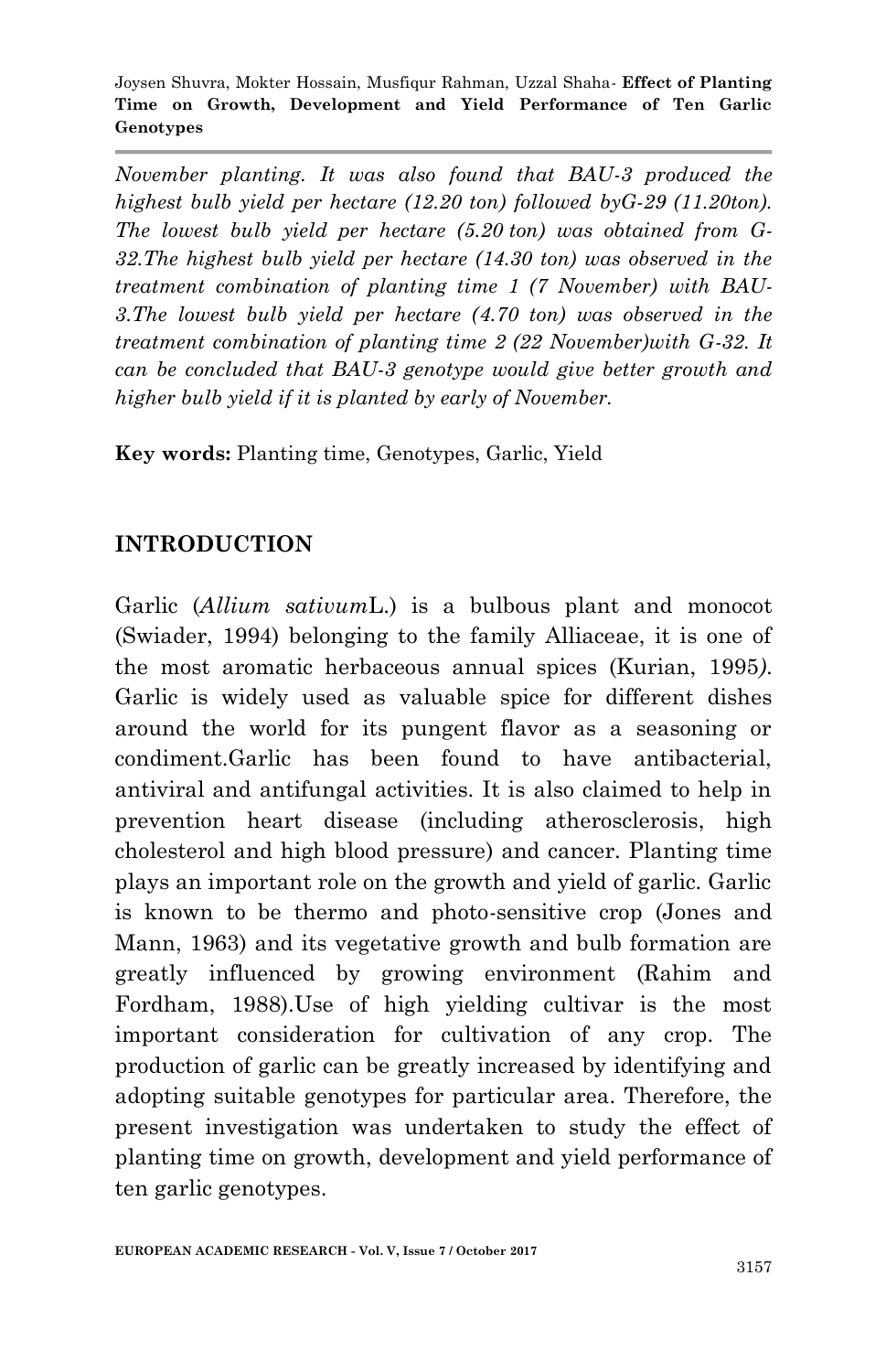### **MATERIALS AND METHODS**

The experiment was conducted at USDA Alliums' Project Field Laboratory in Horticulture Farm, Bangladesh Agricultural University, Mymensingh, during November, 2014 to April, 2015, to study the effect of planting time on growth, development and yield performance of ten garlic genotypes. The experiment consisted of two factors. Factor A: Two planting Time i) 7 November, ii) 22 November and Factor B: Ten Genotypes of garlic i) BAU-1, ii)BAU-2, iii) BAU-3,iv) BAU-4,v) G-29, vi) G-30, vii) G-32, viii) G-33, ix) G-35, x) G-51.The experiment was laid out in a randomized complete block design with three replications. The experimental land was first divided into three blocks, each containing 20 plots. Thus, there were in total 60 plots for this experiment. The size of unit plot was 2m x 1m.One hundred cloves were planted in each unit plot maintaining spacing of 20cm x 10cm. Intercultural operations such as gap filling, weeding, irrigation, insecticide and fungicide application were practiced when necessary. Five plants were selected randomly from each unit plot for the collection of data during growth stages of plants.Data were collected at 90, 105, 120 and 135 days after planting (DAP) in respect of plant height, bulb fresh weight, bulb length, bulb diameter, number of cloves per bulb, bulb yield per plot and bulb yield per hectare. The collected data from the experimental plot on yield and yield contributing characters were compiled and analyzed using MSTAT-C package program.

### **RESULTS AND DISCUSSION**

#### **Effect of planting time**

The effect of planting time on plant height, bulb fresh weight, bulb length, bulb diameter, number of cloves per bulb, bulb yield per plot and bulb yield per hectare was significant. Result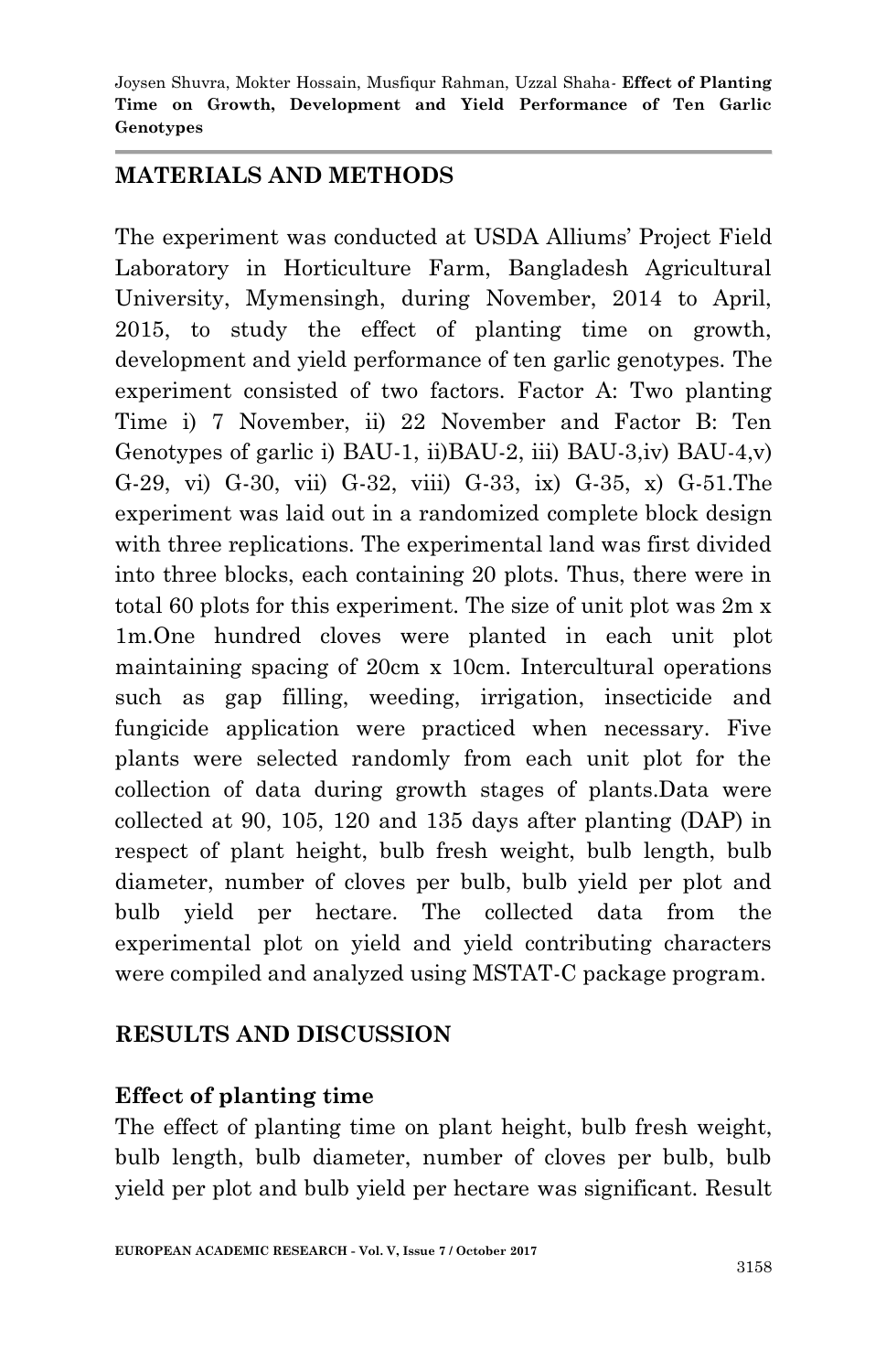revealed that delayed planting decreased plant height at different growth stages. The tallest plant was recorded at planting time 1 (7 November) in all growth stages (41.78, 45.71, 48.68 and 49.99 cm for 90, 105, 120 and 135 DAP, respectively). In contrast, the shortest plant was recorded at planting time 2 (22 November) in all growth stages (39.91, 43.50, 46.70 and 48.22 cm for 90, 105, 120 and 135 DAP, respectively). The higher bulb fresh weight was recorded at planting time 1 (7 November) in all growth stages (10.51, 16.59, 20.61 and 23.06 g for 90, 105, 120 and 135 DAP, respectively). In contrast, the lower bulb fresh weight was recorded at planting time 2 (22 November) in all growth stages(9.61, 14.81, 18.80 and 21.28 g for 90, 105, 120 and 135 DAP, respectively). The higher length of bulb was recorded at planting time 1 (7 November) in all growth stages (1.91, 2.46, 2.99 and 3.36 cm for 90, 105, 120 and 135 DAP, respectively). In contrast, the lower length of bulb was recorded at planting time 2 (22 November) in all growth stages(1.74, 2.17, 2.83 and 3.15 cm for 90, 105, 120 and 135 DAP, respectively). The higher diameter of bulb was recorded at planting time 1 (7 November) in all growth stages (2.13, 2.61, 3.10 and 3.44 cm for 90, 105, 120 and 135 DAP respectively). In contrast, the lower diameter of bulb was recorded at planting time 2 (22 November) in all growth stages (1.99, 2.51, 3.02 and 3.38 cm for 90, 105, 120 and 135 DAP, respectively). The highest number of cloves per bulb was observed from planting time 1 (7 November) at all growth stages (11.82, 16.30, 20.54 and 23.21 per plant at 90, 105, 120, and 135 DAP respectively). On the other hand, the lowest number of cloves per bulb was observed from planting time 2 (22 November) at all growth stages (11.44, 14.77, 18.47 and 22.42 per plant at 90, 105, 120, and 135 DAP respectively). It was found that the yield per plot was greater in planting time 1(2.01 kg) compared to planting time 2 (1.79 kg) and the yield per hectare was greater in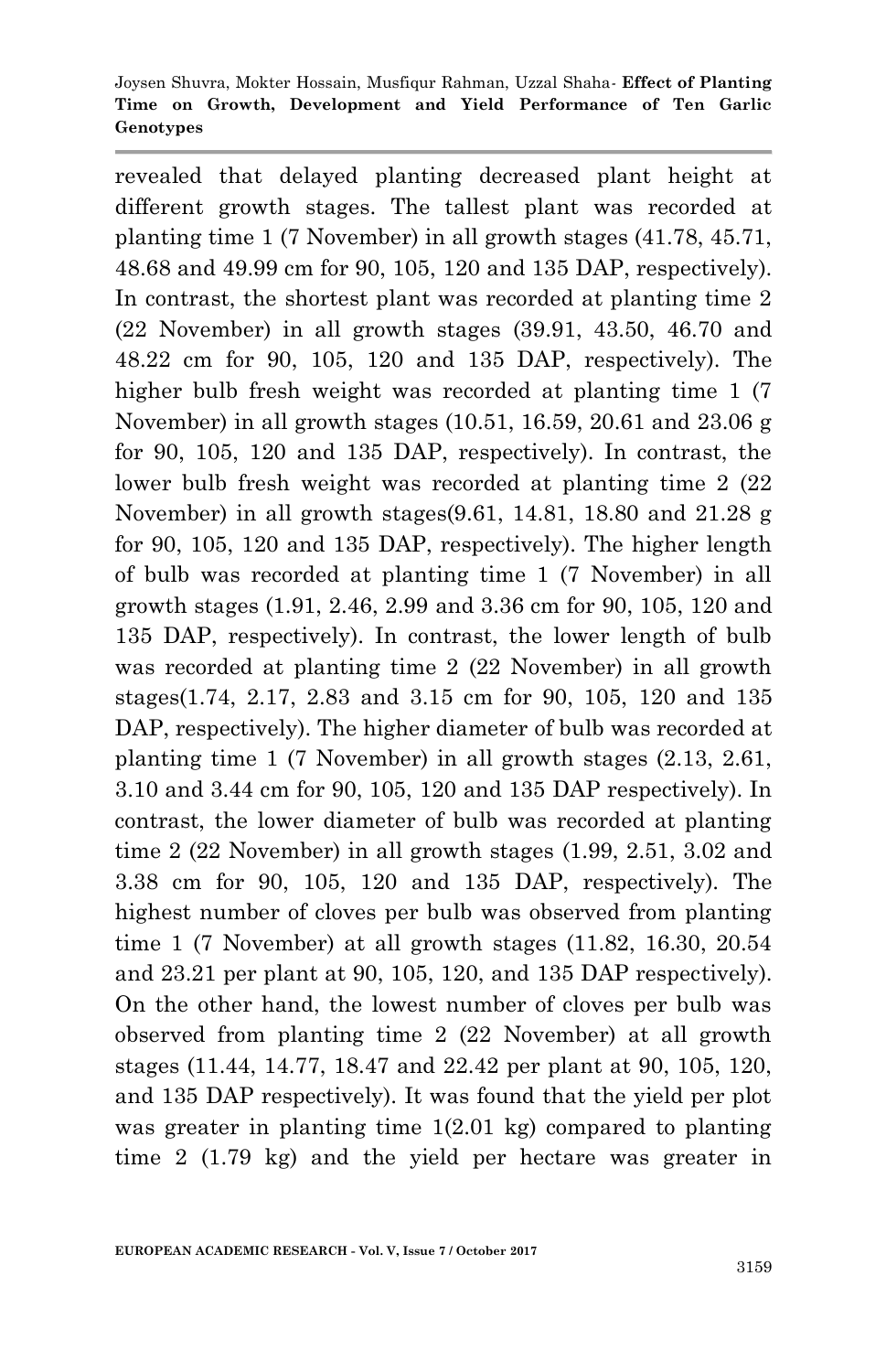planting time 1(10.01 ton) compared to planting time 2 (8.24 ton).

| Planting time |       | Plant height (cm) at different days after planting |       |       |  |  |  |
|---------------|-------|----------------------------------------------------|-------|-------|--|--|--|
|               | 90    | 105                                                | 120   | 135   |  |  |  |
| Plant time 1  | 41.78 | 45.71                                              | 48.68 | 49.99 |  |  |  |
| Plant time 2  | 39.91 | 43.50                                              | 46.70 | 48.22 |  |  |  |
| LSD0.05       | 0.295 | 0.329                                              | 0.178 | 0.229 |  |  |  |
| LSD0.01       | 0.397 | 0.443                                              | 0.239 | 0.308 |  |  |  |
| of<br>Level   | **    | **                                                 | **    | **    |  |  |  |
| significance  |       |                                                    |       |       |  |  |  |

**Table 1. Main effect of planting time on plant height of garlic**

Note: \*\* = Significant at 1% level of significance

| Table 2. Main effect of planting time on fresh weight of bulb of garlic |  |  |  |  |
|-------------------------------------------------------------------------|--|--|--|--|
|                                                                         |  |  |  |  |

| Planting time   | Fresh weight of bulb at different days after planting |       |       |       |  |  |
|-----------------|-------------------------------------------------------|-------|-------|-------|--|--|
|                 | 90                                                    | 105   | 120   | 135   |  |  |
| Planting time 1 | 10.51                                                 | 16.59 | 20.61 | 23.06 |  |  |
| Planting time 2 | 9.61                                                  | 14.81 | 18.80 | 21.28 |  |  |
| LSD0.05         | 0.064                                                 | 0.057 | 0.138 | 0.132 |  |  |
| LSD0.01         | 0.086                                                 | 0.077 | 0.186 | 0.178 |  |  |
| of<br>Level     | **                                                    | **    | **    | **    |  |  |
| significance    |                                                       |       |       |       |  |  |

Note: \*\* = Significant at 1% level of significance

|  |                               | Table 3. Main effect of planting time on length of garlic bulb at |  |  |  |  |
|--|-------------------------------|-------------------------------------------------------------------|--|--|--|--|
|  | different days after planting |                                                                   |  |  |  |  |

| Planting time               | Length of bulb (cm) at different days after planting |      |      |      |  |
|-----------------------------|------------------------------------------------------|------|------|------|--|
|                             | 90                                                   | 105  | 120  | 135  |  |
| Planting time 1             | 1.91                                                 | 2.46 | 2.99 | 3.36 |  |
| Planting time 2             | 1.74                                                 | 2.17 | 2.83 | 3.15 |  |
| LSD0.05                     | 0.01                                                 | 0.04 | 0.01 | 0.02 |  |
| LSD0.01                     | 0.02                                                 | 0.05 | 0.02 | 0.03 |  |
| of<br>Level<br>significance | **                                                   | **   | **   | **   |  |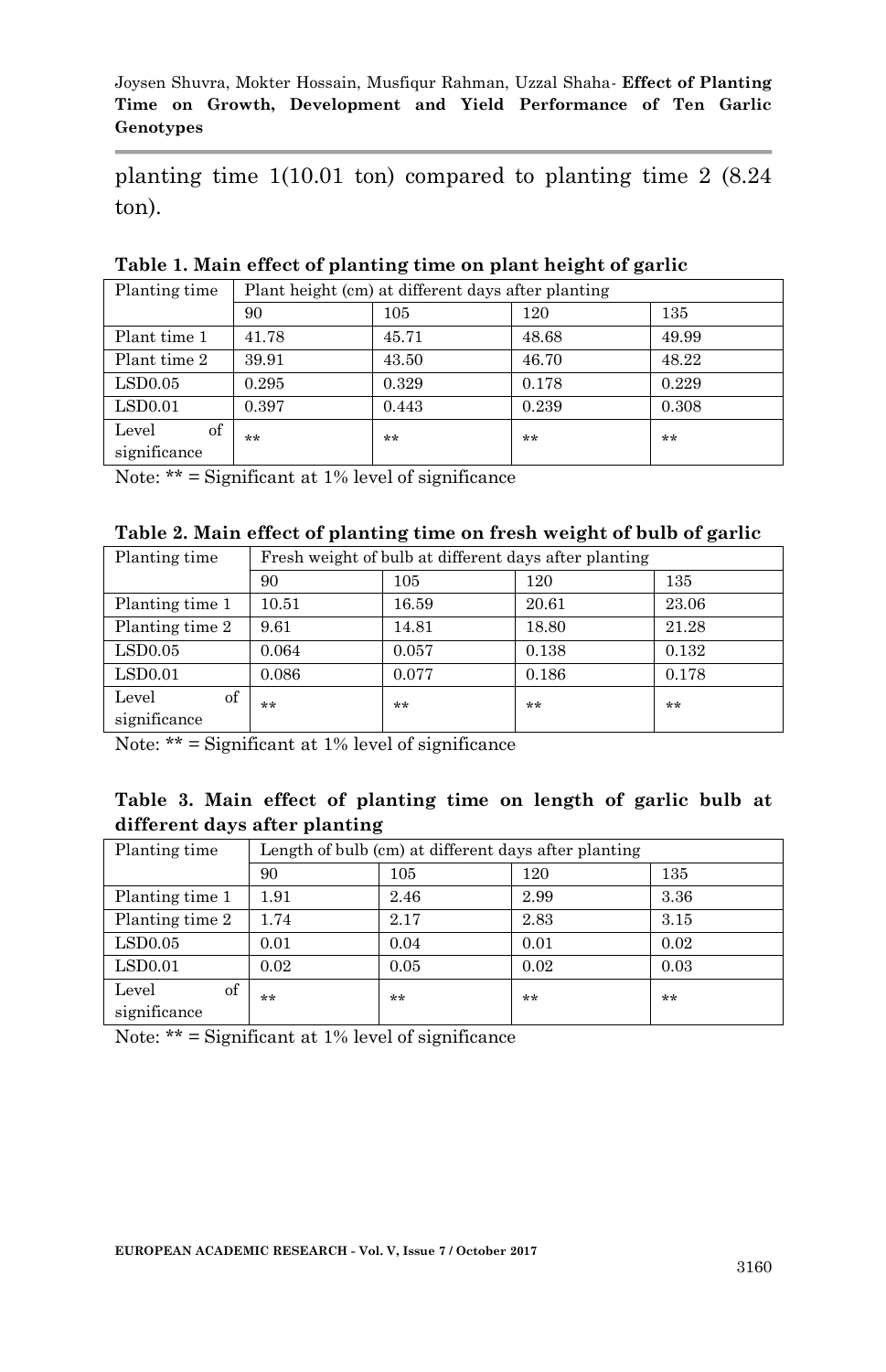**Table 4. Main effect of planting time on diameter of garlic bulb at different days after planting**

| Planting time   | Diameter of bulb (cm) at different days after planting |      |      |      |  |  |
|-----------------|--------------------------------------------------------|------|------|------|--|--|
|                 | 90                                                     | 105  | 120  | 135  |  |  |
| Planting time 1 | 2.13                                                   | 2.61 | 3.10 | 3.44 |  |  |
| Planting time 2 | 1.99                                                   | 2.51 | 3.02 | 3.38 |  |  |
| LSD0.05         | 0.03                                                   | 0.04 | 0.01 | 0.01 |  |  |
| LSD0.01         | 0.05                                                   | 0.05 | 0.02 | 0.01 |  |  |
| of<br>Level     | **                                                     | **   | **   | **   |  |  |
| significance    |                                                        |      |      |      |  |  |

Note:  $**$  = Significant at 1% level of significance

**Table 5. Main effect of planting time on number of clove per garlic bulb** 

| Planting time   | Number of clove per bulb at different days after planting |       |       |       |  |  |
|-----------------|-----------------------------------------------------------|-------|-------|-------|--|--|
|                 | 90                                                        | 105   | 120   | 135   |  |  |
| Planting time 1 | 11.82                                                     | 16.30 | 20.54 | 23.21 |  |  |
| Planting time 2 | 11.44                                                     | 14.77 | 18.47 | 22.42 |  |  |
| LSD0.05         | 0.049                                                     | 0.214 | 0.104 | 0.120 |  |  |
| LSD0.01         | 0.067                                                     | 0.288 | 0.140 | 0.162 |  |  |
| of<br>Level     | **                                                        | **    | $**$  | **    |  |  |
| significance    |                                                           |       |       |       |  |  |

Note: \*\* = Significant at 1% level of significance

| Planting time         | Yield of Bulb(Kg/Plot) | Yield of Bulb(t/ha) |
|-----------------------|------------------------|---------------------|
| Planting time 1       | 2.014                  | 10.01               |
| Planting time 2       | 1.790                  | 8.24                |
| LSD0.05               | 0.023                  | 0.081               |
| LSD0.01               | 0.031                  | 0.109               |
| Level of significance | $**$                   | **                  |

**Table 6. Main effect of planting time on yield of garlic**

Note:  $**$  = Significant at 1% level of significance

### **Effect of garlic genotypes**

Different garlic genotypes showed highly significant variation in respect of plant height, bulb fresh weight, bulb length, bulb diameter, number of cloves per bulb, bulb yield per plot and bulb yield per hectare. It was observed that BAU-3 produced the highest plant height (58.73 cm) at 135 DAP. On the other hand, the lowest plant height (30.54 cm) were found in G-32 at 90 DAP.It was also observed that BAU-3 produced maximum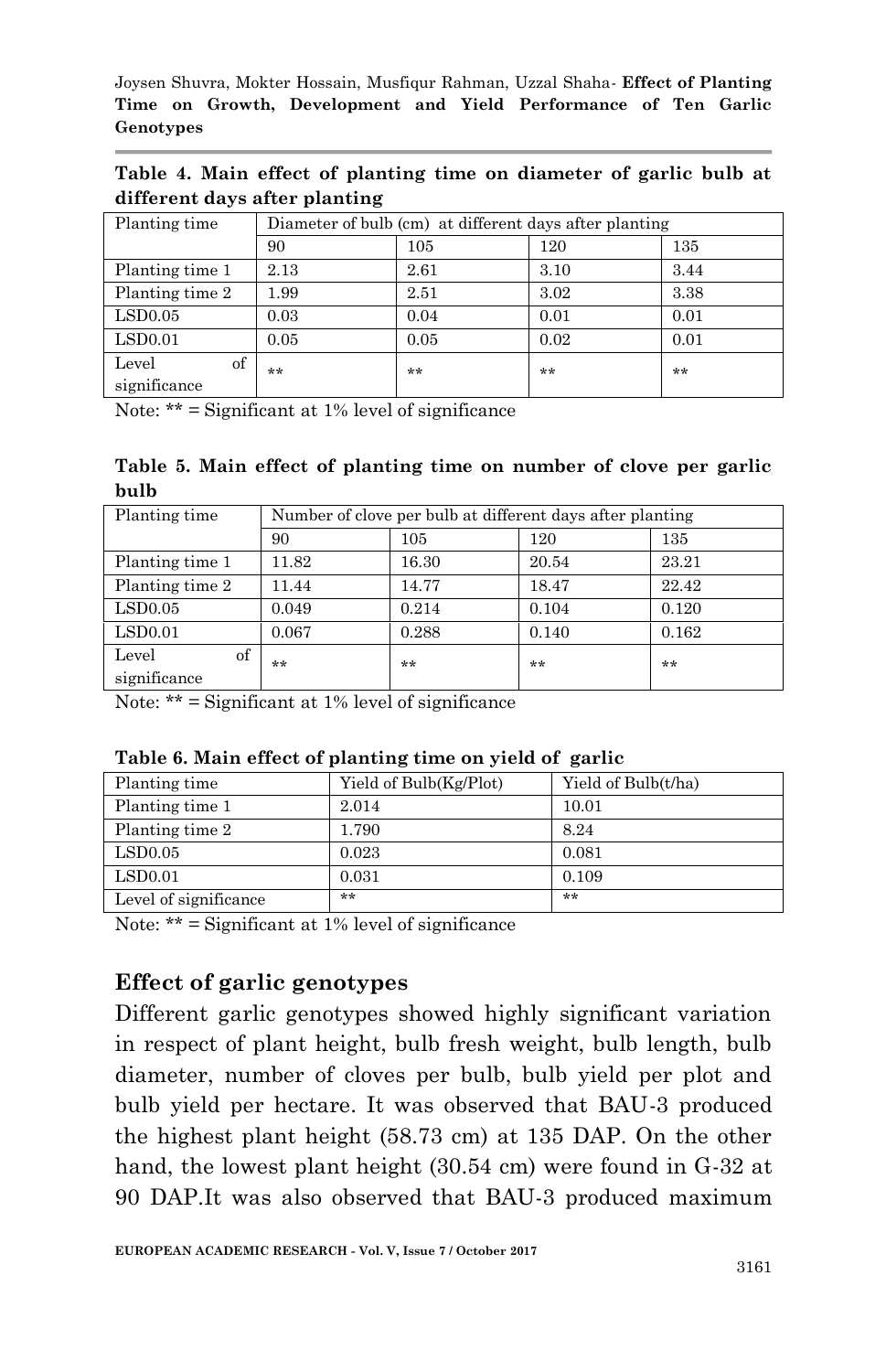fresh weight(29.22 g), length(3.81 cm), diameter of bulb(4.20 cm), no. of cloves per bulb $(32.10)$ , yield of bulb per plot  $(2.64)$ kg), yield of bulb per hectare(12.20 ton). On the other hand G-32 produced minimum fresh weight(16.87 g), diameter of bulb(1.25 cm), yield of bulb per plot (1.04 kg), yield of bulb per hectare(5.20 ton). G-35 produced minimum length of bulb(1.22 cm). BAU-4 (7.50) produced minimum no. of cloves per bulb.

| Genotypes                   | Plant height (cm) at different days after planting |       |       |       |  |  |  |
|-----------------------------|----------------------------------------------------|-------|-------|-------|--|--|--|
|                             | 90                                                 | 105   | 120   | 135   |  |  |  |
| BAU-1                       | 47.08                                              | 50.66 | 55.25 | 57.31 |  |  |  |
| BAU-2                       | 36.45                                              | 39.01 | 41.79 | 43.70 |  |  |  |
| BAU-3                       | 48.91                                              | 53.89 | 56.60 | 58.73 |  |  |  |
| BAU-4                       | 42.16                                              | 45.60 | 48.89 | 49.65 |  |  |  |
| $G-29$                      | 39.32                                              | 42.77 | 45.43 | 45.36 |  |  |  |
| $G-30$                      | 40.05                                              | 43.81 | 46.01 | 48.41 |  |  |  |
| $G-32$                      | 30.54                                              | 34.66 | 38.86 | 40.84 |  |  |  |
| $G-33$                      | 45.10                                              | 49.81 | 52.29 | 53.60 |  |  |  |
| $G-35$                      | 37.52                                              | 40.72 | 43.89 | 44.77 |  |  |  |
| $G-51$                      | 41.35                                              | 45.13 | 47.90 | 48.72 |  |  |  |
| LSD0.05                     | 0.661                                              | 0.738 | 0.398 | 0.514 |  |  |  |
| LSD0.01                     | 0.892                                              | 0.995 | 0.537 | 0.693 |  |  |  |
| of<br>Level<br>significance | $**$                                               | **    | **    | $**$  |  |  |  |

**Table 7. Main effect of garlic genotypes on plant height**

Note:  $**$  = Significant at 1% level of significance

|  | Table 8. Main effect of genotypes on fresh weight of garlic bulb |  |  |
|--|------------------------------------------------------------------|--|--|
|  |                                                                  |  |  |

| Genotypes                   | Fresh weight of bulb at different days after planting |       |       |       |  |  |
|-----------------------------|-------------------------------------------------------|-------|-------|-------|--|--|
|                             | 90                                                    | 105   | 120   | 135   |  |  |
| BAU-1                       | 10.12                                                 | 14.99 | 19.88 | 23.72 |  |  |
| BAU-2                       | 9.79                                                  | 12.79 | 17.94 | 21.91 |  |  |
| BAU-3                       | 15.11                                                 | 19.95 | 25.53 | 29.22 |  |  |
| BAU-4                       | 11.40                                                 | 16.56 | 17.98 | 19.55 |  |  |
| $G-29$                      | 13.15                                                 | 20.57 | 26.36 | 27.16 |  |  |
| $G-30$                      | 10.47                                                 | 16.88 | 21.22 | 21.61 |  |  |
| $G-32$                      | 5.92                                                  | 11.71 | 14.60 | 16.87 |  |  |
| $G-33$                      | 8.01                                                  | 16.65 | 20.80 | 24.69 |  |  |
| $G-35$                      | 7.01                                                  | 11.35 | 14.97 | 17.21 |  |  |
| $G-51$                      | 9.60                                                  | 15.59 | 17.82 | 19.76 |  |  |
| LSD0.05                     | 0.143                                                 | 0.128 | 0.309 | 0.296 |  |  |
| LSD0.01                     | 0.193                                                 | 0.173 | 0.417 | 0.399 |  |  |
| of<br>Level<br>significance | $**$                                                  | **    | **    | $**$  |  |  |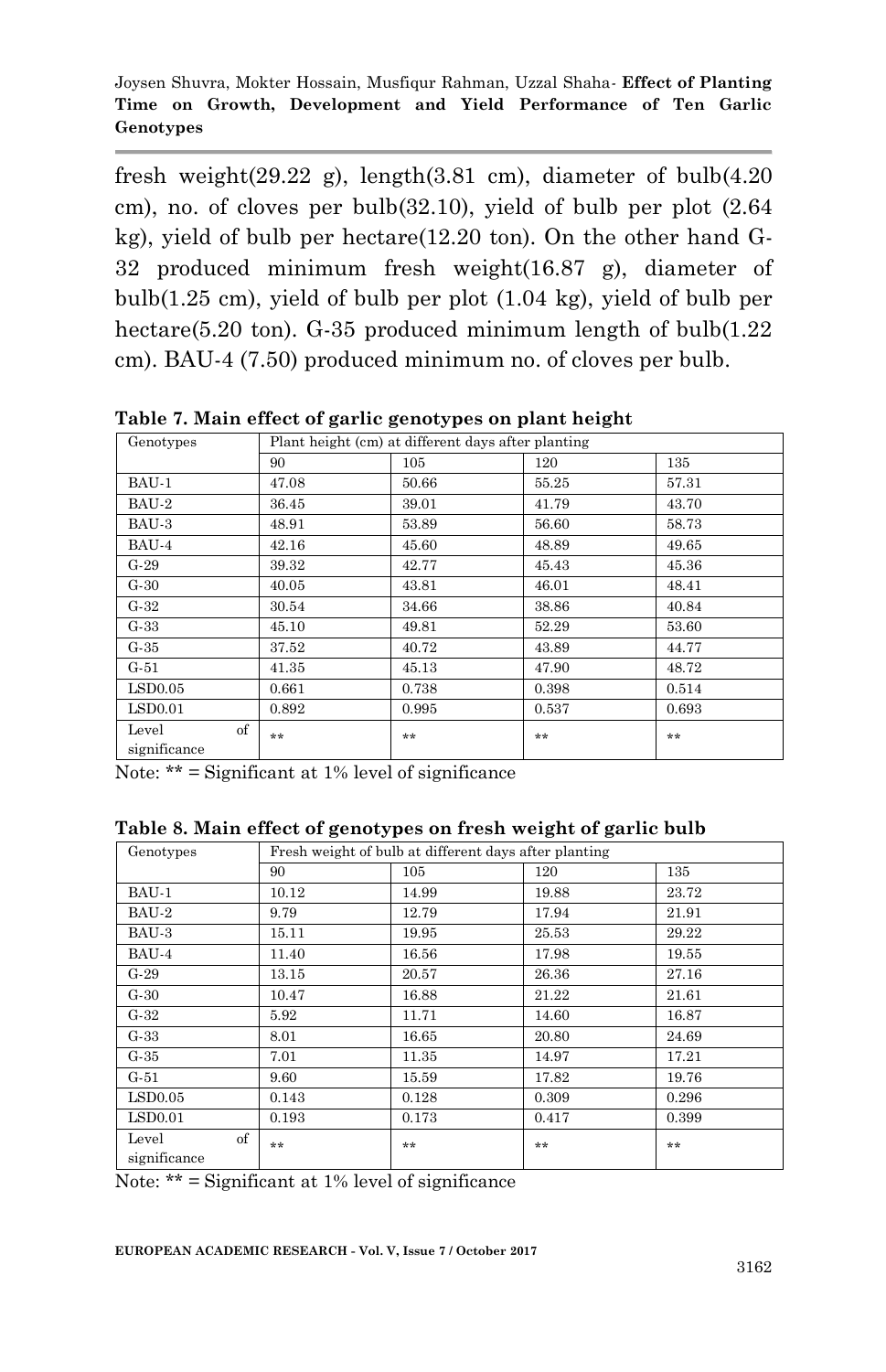| Genotypes                   | Length of bulb (cm) at different days after planting |      |      |       |  |  |
|-----------------------------|------------------------------------------------------|------|------|-------|--|--|
|                             | 90                                                   | 105  | 120  | 135   |  |  |
| BAU-1                       | 1.67                                                 | 2.42 | 3.10 | 3.72  |  |  |
| BAU-2                       | 1.99                                                 | 2.38 | 3.03 | 3.04  |  |  |
| BAU-3                       | 2.11                                                 | 2.47 | 3.25 | 3.81  |  |  |
| BAU-4                       | 1.75                                                 | 2.27 | 3.15 | 3.48  |  |  |
| $G-29$                      | 2.19                                                 | 2.32 | 3.05 | 3.27  |  |  |
| $G-30$                      | 1.98                                                 | 2.28 | 2.90 | 3.17  |  |  |
| $G-32$                      | 1.90                                                 | 2.11 | 2.21 | 2.73  |  |  |
| $G-33$                      | 1.93                                                 | 2.42 | 2.95 | 3.22  |  |  |
| $G-35$                      | 1.22                                                 | 2.26 | 2.46 | 2.85  |  |  |
| $G-51$                      | 1.54                                                 | 2.24 | 3.00 | 3.31  |  |  |
| LSD <sub>0.05</sub>         | 0.03                                                 | 0.09 | 0.03 | 0.05  |  |  |
| LSD <sub>0.01</sub>         | 0.05                                                 | 0.12 | 0.05 | 0.07  |  |  |
| of<br>Level<br>significance | **                                                   | **   | **   | $***$ |  |  |

**Table 9. Main effect of genotypes on length of garlic bulb at different days after planting**

Note: \*\* = Significant at 1% level of significance

|  |                               | Table 10. Main effect of genotypes on bulb diameter of garlic at |  |  |  |
|--|-------------------------------|------------------------------------------------------------------|--|--|--|
|  | different days after planting |                                                                  |  |  |  |

| Genotypes                   |      |      | Diameter of bulb (cm) at different days after planting |      |
|-----------------------------|------|------|--------------------------------------------------------|------|
|                             | 90   | 105  | 120                                                    | 135  |
| BAU-1                       | 2.62 | 3.09 | 3.51                                                   | 4.01 |
| BAU-2                       | 2.21 | 2.74 | 3.20                                                   | 3.50 |
| BAU-3                       | 2.74 | 3.37 | 3.85                                                   | 4.20 |
| BAU-4                       | 1.95 | 2.55 | 2.91                                                   | 3.31 |
| $G-29$                      | 2.05 | 2.52 | 3.04                                                   | 3.49 |
| $G-30$                      | 2.09 | 2.53 | 3.34                                                   | 3.50 |
| $G-32$                      | 1.25 | 1.88 | 2.28                                                   | 2.66 |
| $G-33$                      | 2.01 | 2.30 | 2.90                                                   | 3.39 |
| $G-35$                      | 1.86 | 2.18 | 2.58                                                   | 2.94 |
| $G-51$                      | 1.88 | 2.42 | 2.99                                                   | 3.15 |
| LSD <sub>0.05</sub>         | 0.08 | 0.09 | 0.03                                                   | 0.01 |
| LSD0.01                     | 0.11 | 0.13 | 0.05                                                   | 0.01 |
| of<br>Level<br>significance | **   | $**$ | **                                                     | **   |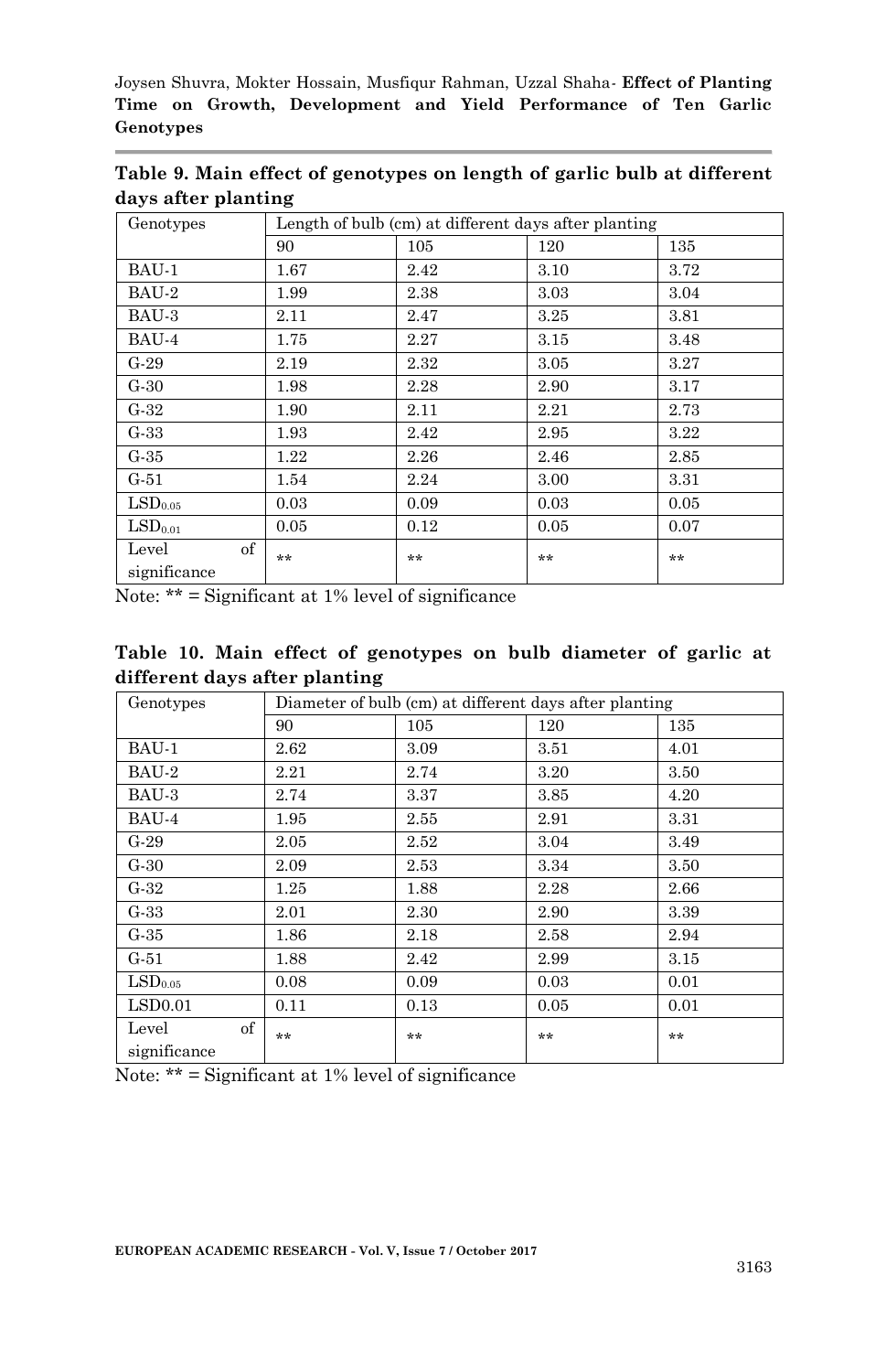| Genotypes                   | Number of clove/bulb at different days after planting |       |       |       |  |  |  |
|-----------------------------|-------------------------------------------------------|-------|-------|-------|--|--|--|
|                             | 90                                                    | 105   | 120   | 135   |  |  |  |
| BAU-1                       | 10.00                                                 | 12.90 | 17.40 | 20.70 |  |  |  |
| BAU-2                       | 11.30                                                 | 14.57 | 18.50 | 21.97 |  |  |  |
| BAU-3                       | 16.50                                                 | 23.80 | 28.47 | 32.10 |  |  |  |
| BAU-4                       | 7.50                                                  | 11.20 | 14.20 | 16.67 |  |  |  |
| $G-29$                      | 11.10                                                 | 14.90 | 18.50 | 22.17 |  |  |  |
| $G-30$                      | 13.00                                                 | 17.90 | 21.30 | 24.87 |  |  |  |
| $G-32$                      | 10.70                                                 | 13.30 | 17.60 | 21.00 |  |  |  |
| $G-33$                      | 11.60                                                 | 14.10 | 18.00 | 21.50 |  |  |  |
| $G-35$                      | 11.00                                                 | 13.70 | 17.70 | 21.20 |  |  |  |
| $G-51$                      | 13.60                                                 | 19.00 | 23.40 | 26.00 |  |  |  |
| LSD0.05                     | 0.111                                                 | 0.479 | 0.234 | 0.269 |  |  |  |
| LSD0.01                     | 0.150                                                 | 0.646 | 0.315 | 0.363 |  |  |  |
| of<br>Level<br>significance | $**$                                                  | **    | **    | **    |  |  |  |
|                             |                                                       |       |       |       |  |  |  |

**Table 11. Main effect of genotypes on number of clove per garlic bulb**

Note: \*\* = Significant at 1% level of significance

| Genotypes             | Yield of Bulb(Kg/Plot) | Yield of Bulb(t/ha) |
|-----------------------|------------------------|---------------------|
| BAU-1                 | 2.08                   | 10.08               |
| BAU-2                 | 1.99                   | 9.53                |
| BAU-3                 | 2.64                   | 12.20               |
| BAU-4                 | 1.61                   | 7.81                |
| $G-29$                | 2.35                   | 11.20               |
| $G-30$                | 2.02                   | 9.96                |
| $G-32$                | 1.04                   | 5.20                |
| $G-33$                | 2.13                   | 10.40               |
| $G-35$                | 1.20                   | 6.00                |
| $G-51$                | 1.96                   | 8.89                |
| LSD0.05               | 0.052                  | 0.181               |
| LSD0.01               | 0.071                  | 0.244               |
| Level of significance | $***$                  | **                  |

**Table 12. Main effect of genotypes on yield of garlic**

### **Combined effect of planting time and garlic genotypes**

Significant combined effects were found due to the combinations of different genotypes and planting time in respect of growth stage with some yield contributing character. The highest (59.65 cm) and the lowest (29.94 cm) plant height were recorded from the treatment combination of BAU-3 at 135 DAP with planting time 1 and G-32 at 90 DAP with planting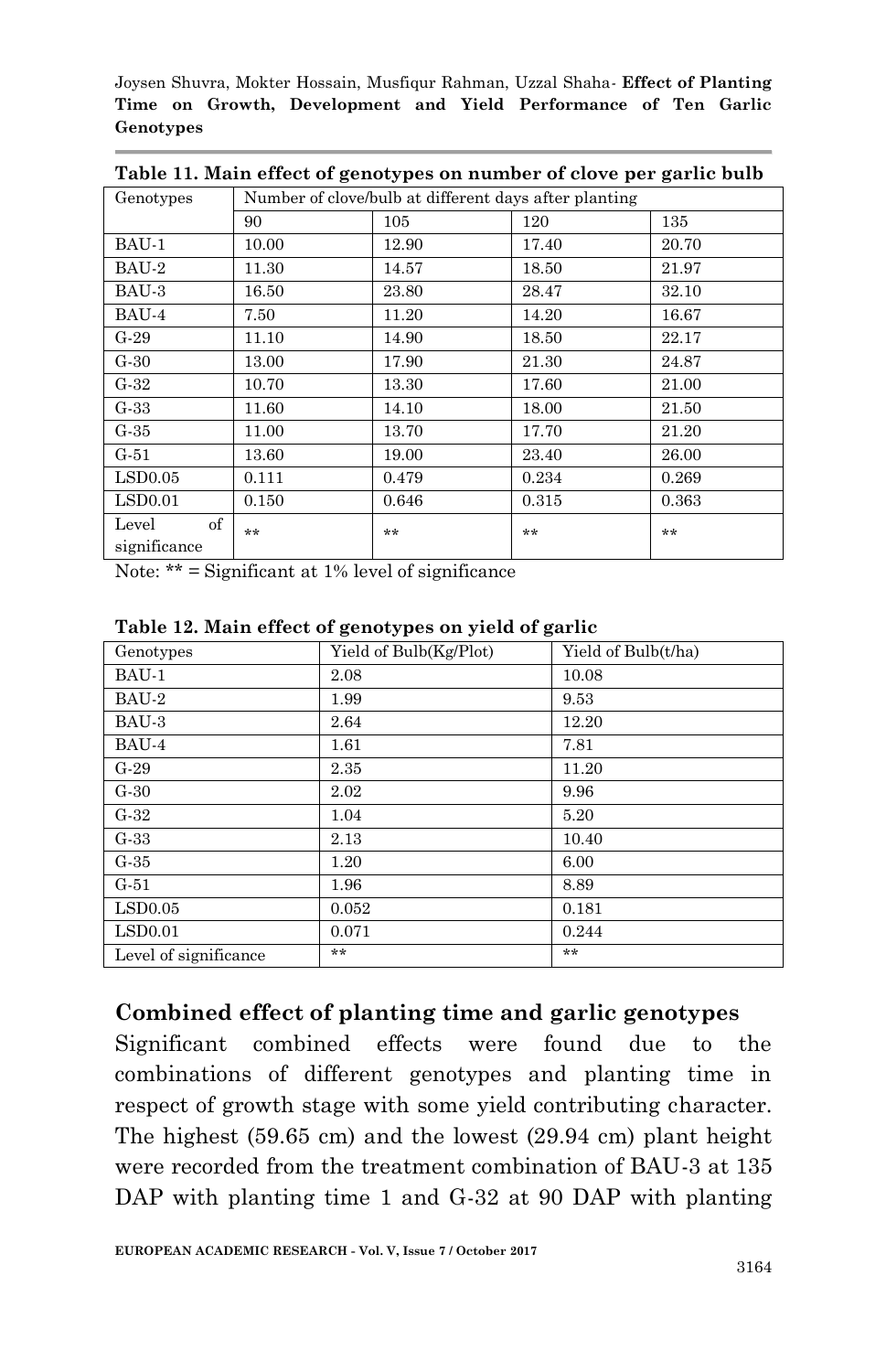time 2 respectively. When the plants were grown under treatment combination of planting time 1 with BAU-3, it produced the maximum fresh weight(30.14 g), length(3.91 cm), diameter of bulb(4.23 cm), number of cloves per bulb (32.40), yield of bulb per plot (2.86 ton) and yield of bulb per hectare(14.30 ton). Whereas the minimum fresh weight (16.40), length (2.63), diameter of bulb (2.63), yield of bulb per plot (0.94 ton) and yield of bulb per hectare(4.70 ton) were grown under treatment combination of planting time 2 with G-32. On the other hand, number of cloves per bulb was grown under treatment combination of planting time 2 with BAU-4 (16.20).

| Treatment             |        | Plant height (cm) at different days after planting |         |       |         |  |  |
|-----------------------|--------|----------------------------------------------------|---------|-------|---------|--|--|
| combination           |        | 90                                                 | 105     | 120   | 135     |  |  |
|                       | BAU-1  | 48.29                                              | 51.64   | 56.87 | 58.34   |  |  |
|                       | BAU-2  | 37.44                                              | 39.91   | 42.56 | 44.87   |  |  |
|                       | BAU-3  | 49.17                                              | 54.95   | 57.43 | 59.65   |  |  |
|                       | BAU-4  | 43.48                                              | 47.48   | 49.86 | 50.94   |  |  |
|                       | $G-29$ | 40.16                                              | 43.51   | 46.22 | 46.42   |  |  |
|                       | $G-30$ | 40.79                                              | 44.45   | 46.73 | 49.03   |  |  |
|                       | $G-32$ | 31.13                                              | 35.21   | 39.49 | 41.31   |  |  |
| Planting time 1       | $G-33$ | 46.35                                              | 51.33   | 53.16 | 54.39   |  |  |
|                       | $G-35$ | 38.74                                              | 41.96   | 45.18 | 45.68   |  |  |
|                       | $G-51$ | 42.28                                              | 46.61   | 49.29 | 49.29   |  |  |
|                       | BAU-1  | 45.87                                              | 49.68   | 53.62 | 56.27   |  |  |
|                       | BAU-2  | 35.46                                              | 38.11   | 41.02 | 42.52   |  |  |
|                       | BAU-3  | 48.64                                              | 52.83   | 55.77 | 57.80   |  |  |
|                       | BAU-4  | 40.83                                              | 43.72   | 47.91 | 48.36   |  |  |
|                       | $G-29$ | 38.47                                              | 42.02   | 44.64 | 44.30   |  |  |
| Planting time 2       | $G-30$ | 39.31                                              | 43.16   | 45.28 | 47.79   |  |  |
|                       | $G-32$ | 29.94                                              | 34.10   | 38.22 | 40.36   |  |  |
|                       | $G-33$ | 43.85                                              | 48.28   | 51.42 | 52.81   |  |  |
|                       | $G-35$ | 36.29                                              | 39.48   | 42.59 | 43.85   |  |  |
|                       | $G-51$ | 40.42                                              | 43.65   | 46.51 | 48.14   |  |  |
| LSD0.05               |        | 0.939                                              | 1.047   | 0.565 | 0.729   |  |  |
| LSD0.01               |        | 1.266                                              | 1.412   | 0.762 | 0.983   |  |  |
| Level<br>significance | of     | $\star$                                            | $\star$ | $**$  | $\star$ |  |  |

**Table 13. Combined effect of planting time and genotypes on plant height of garlic**

Note:  $**$  = Significant at 1% level of significance,  $*$  = Significant at 5% level of significance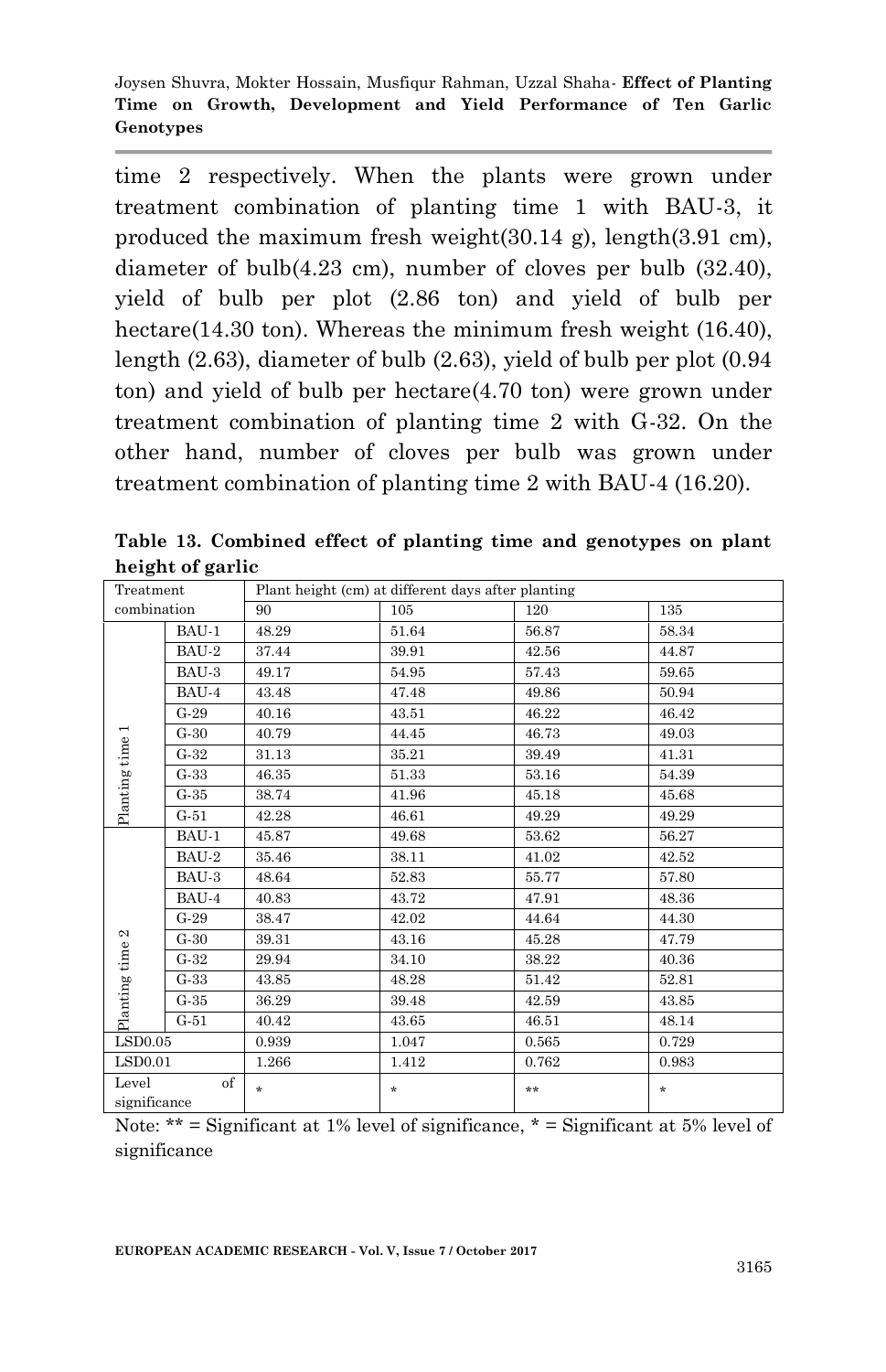|                  | Table 14. Combined effect of planting time and genotypes on fresh |  |
|------------------|-------------------------------------------------------------------|--|
| weight of garlic | bulb at different days after planting                             |  |

| Treatment                       |                       | Fresh weight of garlic bulb (g) at different days after planting |       |       |       |  |  |
|---------------------------------|-----------------------|------------------------------------------------------------------|-------|-------|-------|--|--|
| combination                     |                       | 90                                                               | 105   | 120   | 135   |  |  |
|                                 | BAU-1                 | 10.63                                                            | 15.60 | 20.66 | 25.04 |  |  |
|                                 | BAU-2                 | 10.32                                                            | 13.55 | 18.43 | 22.38 |  |  |
|                                 | BAU-3                 | 15.65                                                            | 21.65 | 26.24 | 30.14 |  |  |
|                                 | BAU-4                 | 12.02                                                            | 17.34 | 19.18 | 20.57 |  |  |
|                                 | $G-29$                | 13.55                                                            | 21.72 | 27.35 | 28.41 |  |  |
|                                 | $G-30$                | 10.91                                                            | 17.87 | 21.88 | 22.68 |  |  |
|                                 | $G-32$                | 6.12                                                             | 12.71 | 15.31 | 17.34 |  |  |
|                                 | $G-33$                | 8.36                                                             | 17.40 | 21.83 | 26.17 |  |  |
| Planting time 1<br>(7 November) | $G-35$                | 7.60                                                             | 11.88 | 15.82 | 17.52 |  |  |
|                                 | $G-51$                | 9.92                                                             | 16.20 | 19.42 | 20.34 |  |  |
|                                 | BAU-1                 | 9.62                                                             | 14.38 | 19.09 | 22.39 |  |  |
|                                 | BAU-2                 | 9.26                                                             | 12.03 | 17.46 | 21.44 |  |  |
|                                 | BAU-3                 | 14.56                                                            | 18.25 | 24.82 | 28.30 |  |  |
|                                 | BAU-4                 | 10.78                                                            | 15.78 | 16.78 | 18.54 |  |  |
|                                 | $G-29$                | 12.75                                                            | 19.41 | 25.36 | 25.91 |  |  |
|                                 | $G-30$                | 10.03                                                            | 15.88 | 20.56 | 20.53 |  |  |
| Planting time 2<br>November)    | $G-32$                | 5.71                                                             | 10.71 | 13.89 | 16.40 |  |  |
|                                 | $G-33$                | 7.67                                                             | 15.89 | 19.76 | 23.22 |  |  |
|                                 | $G-35$                | 6.42                                                             | 10.82 | 14.11 | 16.91 |  |  |
| 22                              | $G-51$                | 9.28                                                             | 14.99 | 16.21 | 19.18 |  |  |
| LSD0.05                         |                       | 0.20                                                             | 0.18  | 0.43  | 0.42  |  |  |
| LSD0.01                         |                       | 0.27                                                             | 0.24  | 0.59  | 0.56  |  |  |
|                                 | Level of significance | $**$                                                             | $***$ | $***$ | $***$ |  |  |

| Table 15. Combined effect of planting time and genotypes on length |  |
|--------------------------------------------------------------------|--|
| of garlic bulb at different days after planting                    |  |

| Treatment                     |        | Length of bulb (cm) at different days after planting |      |      |      |  |  |
|-------------------------------|--------|------------------------------------------------------|------|------|------|--|--|
| combination                   |        | 90                                                   | 105  | 120  | 135  |  |  |
|                               | BAU-1  | 1.76                                                 | 2.57 | 3.16 | 3.84 |  |  |
|                               | BAU-2  | 2.11                                                 | 2.54 | 3.13 | 3.07 |  |  |
|                               | BAU-3  | 2.25                                                 | 2.69 | 3.33 | 3.91 |  |  |
|                               | BAU-4  | 1.88                                                 | 2.48 | 3.22 | 3.74 |  |  |
|                               | $G-29$ | 2.32                                                 | 2.49 | 3.11 | 3.38 |  |  |
| $\overline{ }$                | $G-30$ | 2.05                                                 | 2.33 | 2.94 | 3.26 |  |  |
| Planting time<br>(7 November) | $G-32$ | 1.91                                                 | 2.17 | 2.33 | 2.83 |  |  |
|                               | $G-33$ | 1.95                                                 | 2.59 | 3.04 | 3.33 |  |  |
|                               | $G-35$ | 1.27                                                 | 2.34 | 2.55 | 2.91 |  |  |
|                               | $G-51$ | 1.62                                                 | 2.39 | 3.11 | 3.38 |  |  |
|                               | BAU-1  | 1.58                                                 | 2.24 | 3.04 | 3.59 |  |  |
|                               | BAU-2  | 1.86                                                 | 2.22 | 2.92 | 3.00 |  |  |
|                               | BAU-3  | 1.97                                                 | 2.27 | 3.16 | 3.71 |  |  |
|                               | BAU-4  | 1.61                                                 | 2.06 | 3.08 | 3.23 |  |  |
| Planting time 2<br>November)  | $G-29$ | 2.05                                                 | 2.15 | 3.00 | 3.16 |  |  |
|                               | $G-30$ | 1.91                                                 | 2.22 | 2.86 | 3.08 |  |  |
| (22)                          | $G-32$ | 1.88                                                 | 2.06 | 2.08 | 2.63 |  |  |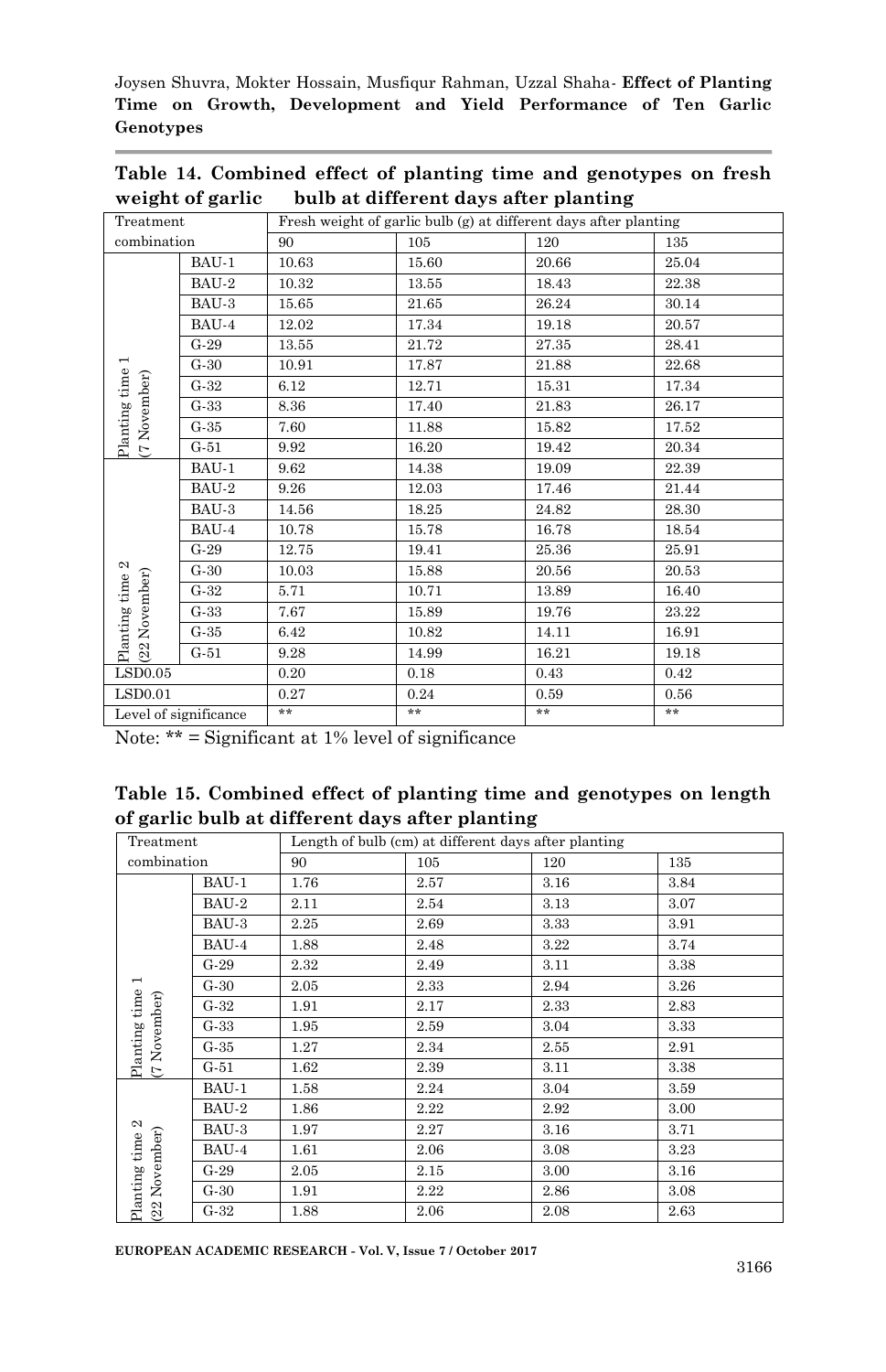|                       | $G-33$ | 1.91 | 2.24 | 2.86 | 3.11 |
|-----------------------|--------|------|------|------|------|
|                       | $G-35$ | 1.16 | 2.17 | 2.36 | 2.78 |
|                       | $G-51$ | 1.46 | 2.10 | 2.89 | 3.24 |
| LSD0.05               |        | 0.05 | 0.12 | 0.05 | 0.07 |
| LSD0.01               |        | 0.07 | 0.17 | 0.07 | 0.10 |
| Level of significance |        | **   | **   | **   | **   |

Note:  $**$  = Significant at 1% level of significance

|  |                                                     |  |  | Table 16. Combined effect of planting time and genotypes on bulb |  |
|--|-----------------------------------------------------|--|--|------------------------------------------------------------------|--|
|  | diameter of garlic at different days after planting |  |  |                                                                  |  |

| Treatment                        |        |      | Diameter of bulb (cm) at different days after planting |       |      |
|----------------------------------|--------|------|--------------------------------------------------------|-------|------|
| combination                      |        | 90   | 105                                                    | 120   | 135  |
|                                  | BAU-1  | 2.62 | 3.07                                                   | 3.58  | 4.04 |
|                                  | BAU-2  | 2.44 | 2.96                                                   | 3.25  | 3.57 |
|                                  | BAU-3  | 2.82 | 3.42                                                   | 3.89  | 4.23 |
|                                  | BAU-4  | 1.98 | 2.62                                                   | 2.96  | 3.35 |
|                                  | $G-29$ | 2.08 | 2.54                                                   | 3.07  | 3.52 |
| $\overline{\phantom{a}}$         | $G-30$ | 2.15 | 2.56                                                   | 3.38  | 3.52 |
|                                  | $G-32$ | 1.39 | 1.91                                                   | 2.30  | 2.68 |
| Planting time<br>(7 November)    | $G-33$ | 2.06 | 2.34                                                   | 2.93  | 3.41 |
|                                  | $G-35$ | 1.90 | 2.21                                                   | 2.60  | 2.94 |
|                                  | $G-51$ | 1.90 | 2.44                                                   | 3.04  | 3.16 |
|                                  | BAU-1  | 2.61 | 3.10                                                   | 3.44  | 3.97 |
|                                  | BAU-2  | 1.97 | 2.52                                                   | 3.15  | 3.43 |
|                                  | BAU-3  | 2.65 | 3.33                                                   | 3.81  | 4.16 |
|                                  | BAU-4  | 1.92 | 2.48                                                   | 2.87  | 3.26 |
|                                  | $G-29$ | 2.03 | 2.49                                                   | 3.01  | 3.45 |
| Planting time 2<br>(22 November) | $G-30$ | 2.02 | 2.50                                                   | 3.29  | 3.47 |
|                                  | $G-32$ | 1.11 | 1.84                                                   | 2.27  | 2.63 |
|                                  | $G-33$ | 1.95 | 2.27                                                   | 2.88  | 3.36 |
|                                  | $G-35$ | 1.81 | 2.15                                                   | 2.55  | 2.94 |
|                                  | $G-51$ | 1.86 | 2.39                                                   | 2.93  | 3.13 |
| LSD0.05                          |        | 0.11 | 0.13                                                   | 0.05  | 0.01 |
| LSD0.01                          |        | 0.15 | 0.18                                                   | 0.07  | 0.02 |
| Level<br>significance            | of     | $**$ | $***$                                                  | $***$ | $**$ |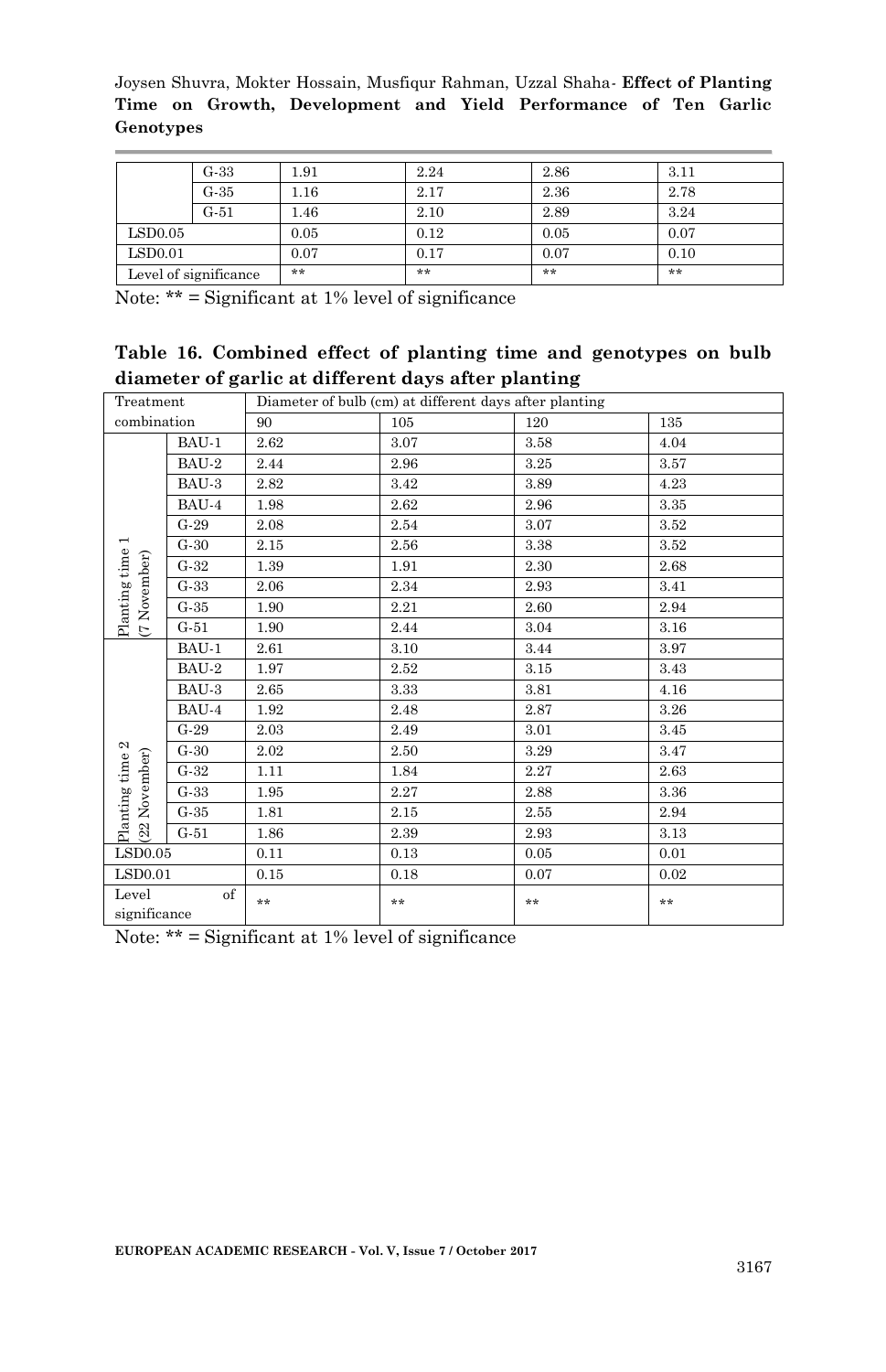| Treatment                            |         | Number of clove per bulb at different days after planting |       |       |       |  |
|--------------------------------------|---------|-----------------------------------------------------------|-------|-------|-------|--|
| combination                          |         | 90                                                        | 105   | 120   | 135   |  |
|                                      | BAU-1   | 10.20                                                     | 13.80 | 18.40 | 21.00 |  |
|                                      | BAU-2   | 11.60                                                     | 15.40 | 19.40 | 22.33 |  |
|                                      | BAU-3   | 16.80                                                     | 25.20 | 29.60 | 32.40 |  |
|                                      | BAU-4   | 7.60                                                      | 11.60 | 15.20 | 17.13 |  |
|                                      | $G-29$  | 11.20                                                     | 15.80 | 19.80 | 22.53 |  |
| Planting time 1<br>November)         | $G-30$  | 13.20                                                     | 18.20 | 22.40 | 25.53 |  |
|                                      | $G-32$  | 10.80                                                     | 14.00 | 18.60 | 21.40 |  |
|                                      | $G-33$  | 11.80                                                     | 14.80 | 18.80 | 21.80 |  |
|                                      | $G-35$  | 11.20                                                     | 14.40 | 18.60 | 21.60 |  |
| É                                    | $G-51$  | 13.80                                                     | 19.80 | 24.60 | 26.40 |  |
|                                      | BAU-1   | 9.80                                                      | 12.00 | 16.40 | 20.40 |  |
|                                      | $BAU-2$ | 11.00                                                     | 13.73 | 17.60 | 21.60 |  |
|                                      | BAU-3   | 16.20                                                     | 22.40 | 27.33 | 31.80 |  |
|                                      | BAU-4   | 7.40                                                      | 10.80 | 13.20 | 16.20 |  |
| Planting time 2<br>November)<br>(22) | $G-29$  | 11.00                                                     | 14.00 | 17.20 | 21.80 |  |
|                                      | $G-30$  | 12.80                                                     | 17.60 | 20.20 | 24.20 |  |
|                                      | $G-32$  | 10.60                                                     | 12.60 | 16.60 | 20.60 |  |
|                                      | $G-33$  | 11.40                                                     | 13.40 | 17.20 | 21.20 |  |
|                                      | $G-35$  | 10.80                                                     | 13.00 | 16.80 | 20.80 |  |
|                                      | $G-51$  | 13.40                                                     | 18.20 | 22.20 | 25.60 |  |
| LSD0.05                              |         | 0.157                                                     | 0.680 | 0.332 | 0.382 |  |
| LSD0.01                              |         | 0.212                                                     | 0.917 | 0.448 | 0.515 |  |
| Level<br>of<br>significance          |         | **                                                        | $**$  | **    | **    |  |

**Table 17. Combined effect of planting time and genotypesof garlic on number of clove per bulb**

Note: \*\* = Significant at 1% level of significance

|        |  |  | Table 18. Combined effect of planting time and genotypes on yield of |  |  |
|--------|--|--|----------------------------------------------------------------------|--|--|
| garlic |  |  |                                                                      |  |  |

| Treatment combination      |        | Yield of Bulb (Kg/Plot) | Yield of Bulb (ton/ha) |  |
|----------------------------|--------|-------------------------|------------------------|--|
|                            | BAU-1  | 2.20                    | 10.58                  |  |
|                            | BAU-2  | 2.06                    | 10.30                  |  |
|                            | BAU-3  | 2.86                    | 14.30                  |  |
|                            | BAU-4  | 1.68                    | 8.40                   |  |
|                            | $G-29$ | 2.54                    | 12.70                  |  |
| $\overline{\phantom{0}}$   | $G-30$ | 2.10                    | 10.52                  |  |
| Planting time<br>November) | $G-32$ | 1.14                    | 5.70                   |  |
|                            | $G-33$ | 2.24                    | 11.20                  |  |
|                            | $G-35$ | 1.28                    | 6.40                   |  |
| $\overline{C}$             | $G-51$ | 2.04                    | 10.08                  |  |
|                            | BAU-1  | 1.96                    | 9.59                   |  |
|                            | BAU-2  | 1.92                    | 8.77                   |  |
| 2                          | BAU-3  | 2.42                    | 10.10                  |  |
|                            | BAU-4  | 1.54                    | 7.23                   |  |
| November)                  | $G-29$ | 2.16                    | 9.70                   |  |
| Planting time<br>(22)      | $G-30$ | 1.94                    | 9.40                   |  |
|                            | $G-32$ | 0.94                    | 4.70                   |  |

**EUROPEAN ACADEMIC RESEARCH - Vol. V, Issue 7 / October 2017**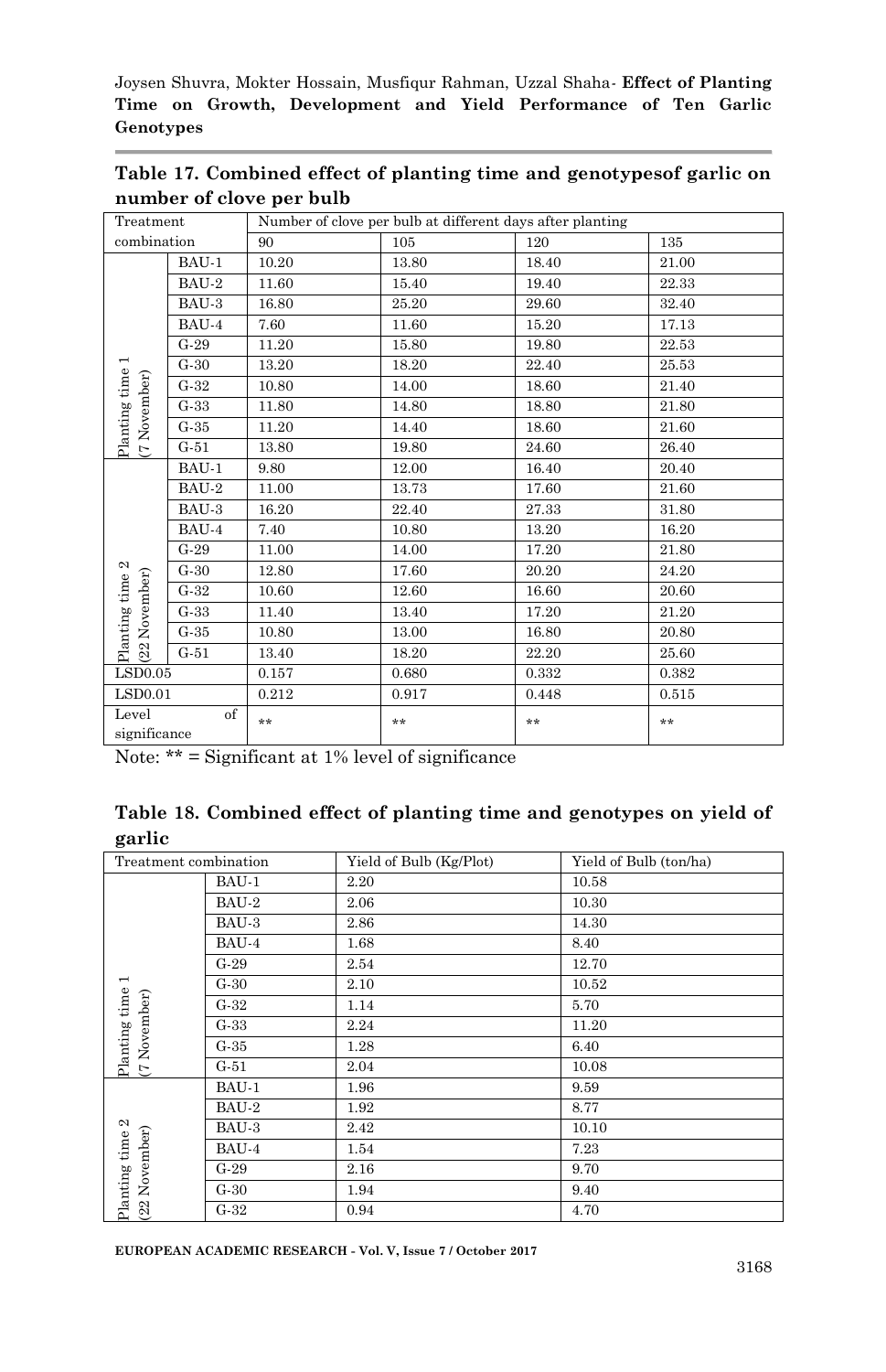|                       | $G-33$ | 2.02  | 9.60  |
|-----------------------|--------|-------|-------|
|                       | $G-35$ | 1.12  | 5.60  |
|                       | $G-51$ | 1.88  | 7.70  |
| $\mathrm{LSD}0.05$    |        | 0.074 | 0.257 |
| LSD0.01               |        | 0.100 | 0.347 |
| Level of significance |        | **    | **    |

Note:  $**$  = Significant at 1% level of significance

# **CONCLUSION**

The results of this study showed that growth, development and yield performance of garlic decreased with delayed planting and early planting gave better growth, development and yield performance. Early planted crops availed favorable environment, longer cool period and shorter day-length, which enhanced meristematic elongation of garlic plant resulting maximum plant height and gave better yield. It is also found that on the basis of growth, development and yield performance BAU-3 performed the better result. Among all the genotypes, BAU-3 showed the maximum growth and higher bulb yield.

### **REFERENCES**

- 1. Agarwal A, Tiwari RS 2004: Genetic variability in garlic (*Allium sativum*). *Indian Journal of Agricultural Science***74(3)**164-165.
- 2. AjmalSU, Au CH, Tariq M, AdolMA 1997: Effect of sowing date on garlic yield. *Jornal of Agricultural Research* **30(4)** 459-489.
- 3. Alam MS 2000: Effects of planting time and clove size on the growth and yield of garlic. An M.S. Thesis, Department of Horticulture, Bangladesh Agricultural University, Mymensingh. p.102.
- 4. Ali GHM, Syed IA 1999: The response of two garlic varieties (*Allium satvium* L.) to different planting dates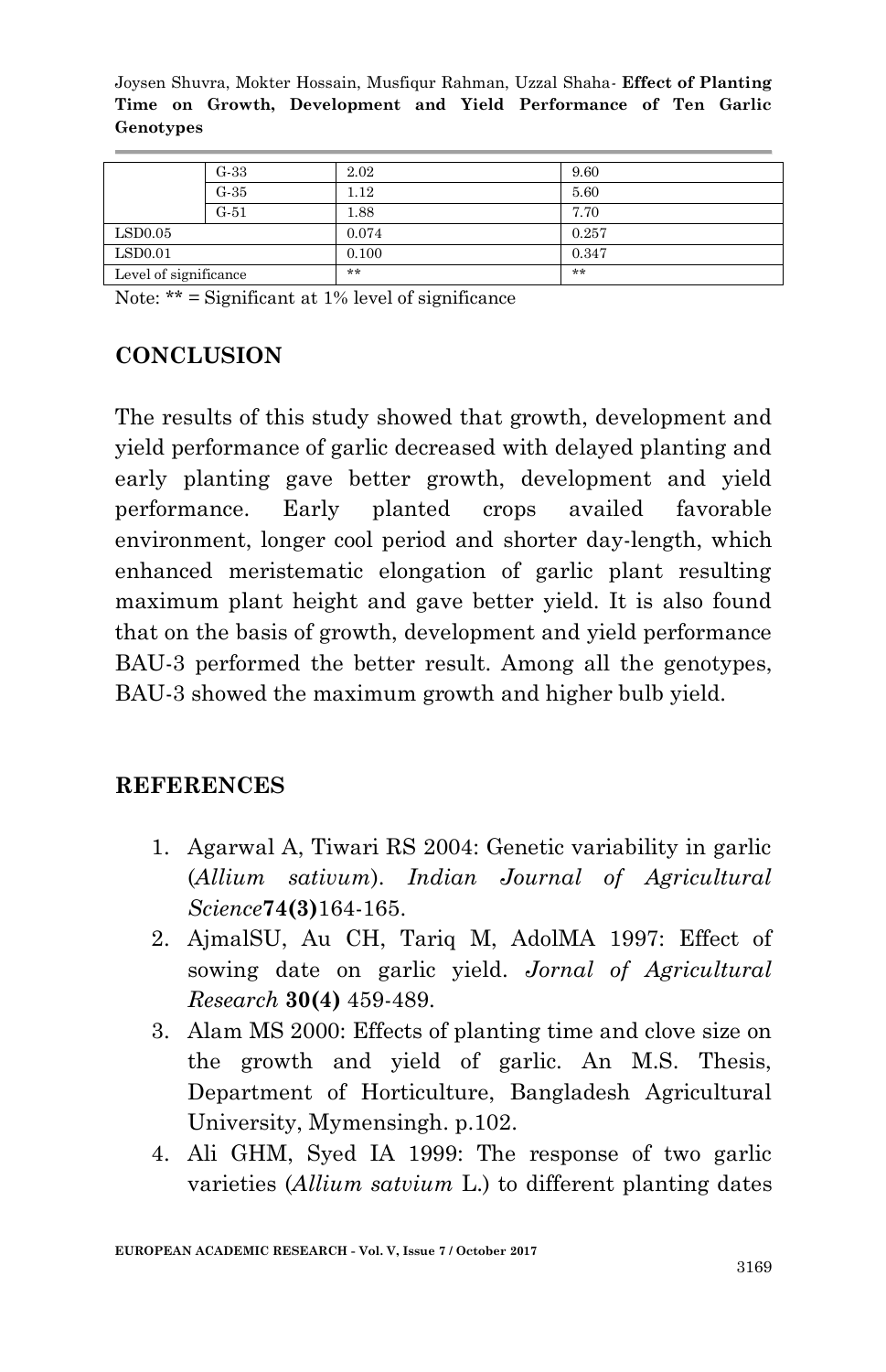in the arid tropics of northern Sudan.*Emirates Journal of Food and Agriculture* **11(1)** 31-40.

- 5. Anwar HRMM, Rahim MA, Chowdhury MSH, Haider MA, Quadir MA 1996: Effect of planting time and growth regulators on the growth and yield of garlic. *Progressive Agriculture***7(1)**137 - 142.
- 6. Augusti KT 1977: Hypocholesterolaemic effect of garlic (*Allium sativum* L.). *Indian Journal of Experimental Biology* **15(6)** 489-490.
- 7. Azad AK 2002: Effect of planting time and clove size on the growth and yield of four garlic Germplasm. MS Thesis, Department of Horticulture, Bangladesh Agricultural University.
- 8. BBS 2013: Monthly Statistically Bulletin, December, 2013. Bangladesh Bureau of Statistics, Statistics Division, Ministry of Planning, Goverment of the People's Republic of Bangladesh.Dhaka.pp. 71.
- 9. Bhathal GS, Thakur JC 1986: Yield of different cultivars of garlic as affected by planting dates*. The Punjab Vegetable Grower***21** 29-31.
- 10. Bhuiyan MAK 1999: Effect of planting time, mulch and irrigation on the growth and yield of garlic. MS Thesis, Department of Horticulture, Bangladesh Agricultural University, Mymensingh.pp.56-59.
- 11. Branca F, Marino GA 2003: Comparative study of garlic types (*Allium sativum* L.) grown in Sicily. *Crop Science* **39** 422–427.
- 12. Caruso P, Anna DF 1995: Influence of planting date on the yield and quality characteristics of two garlic cultivars *Italian Journal of Agriculture* **41(5)**: 33 -40.
- 13. Chowdhury MNA 1999: Performance of twelve garlic germplasm planted at two dates. MS Thesis, Department of Horticulture, Bangladesh Agricultural University, Mymensingh.pp. 40 -49.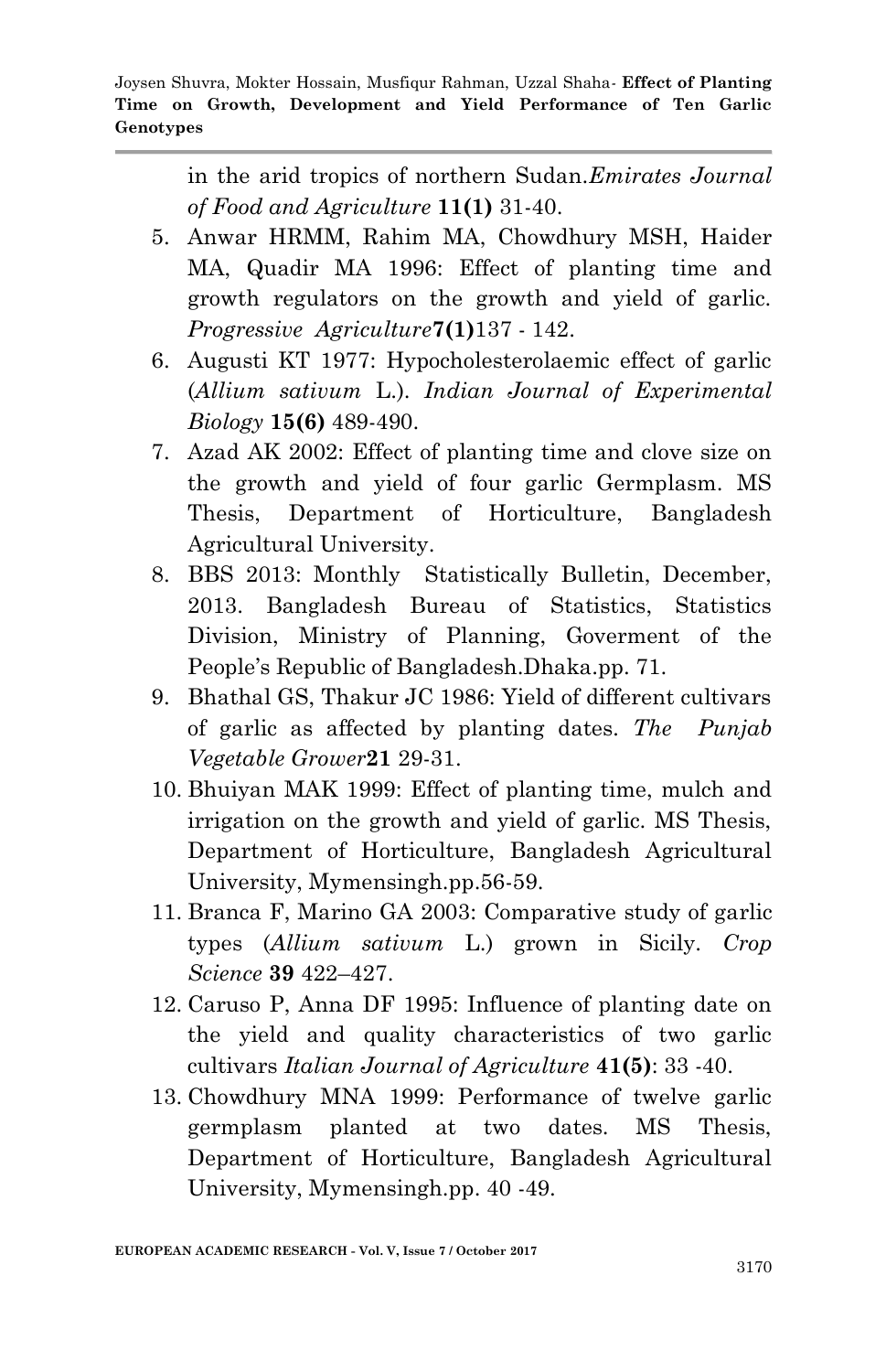- 14. Dey S 2005: Effects of application method and level of nitrogen on the growth and yield of five garlic Germplasm, MS Thesis, Department of Horticulture, Bangladesh Agricultural University, Mymensingh. pp. 140-220.
- 15. Durak I, Kavutcu M, Aytac B 2004: Effects of garlic extract consumption on blood lipid and oxidant/antioxidant parameters in humans with high blood cholesterol. *Journal of Nutritional Biochemistry***15(6)** 373–7.
- 16. Dyduch J,NajdaA 2003: The dependence on the number of air bulbils in the maternal umbel of winter garlic (*Allium sativum* L.) and morphological features and quality of grown up plants. *ActaScientiarumPolonorumHortorumCultus***2(1)** 13-19 [Cited from Horticultural Abstract**52(8)**: 503 (2004)].
- 17. FAO 2012: Production Year book. Food and Agriculture Organization of the United Nations, Rome, Italy. 57: 177
- 18. Faruq MA 2000: Effects of date of planting and clove size on growth and yield of garlic. MS Thesis, Department of Horticulture, Bangladesh Agricultural University, Mymensingh.
- 19. Ferreira, Silva PV, Da WCM 1995: Effect of planting time on the incidence of *Alternariaporri*in cultivars of garlic *(Ailiumsativum*L.) *Summa Phytopathological***21(2)** 181-183[Cited from Horticultural Abstract**67(5)**: 493 (1977)].
- 20. GautamPK 2007: Effect of plant density, planting date and irrigation time on the growth and yield of a local garlic variety.*Indian Journal of Agricultural Science*  **17(5)** 521-523.
- 21. Gomez KA, Gomez AA 1984: *Statistical Procedure for Agricultural Research.* John Wiley and Sons, New York. pp. 6- 206.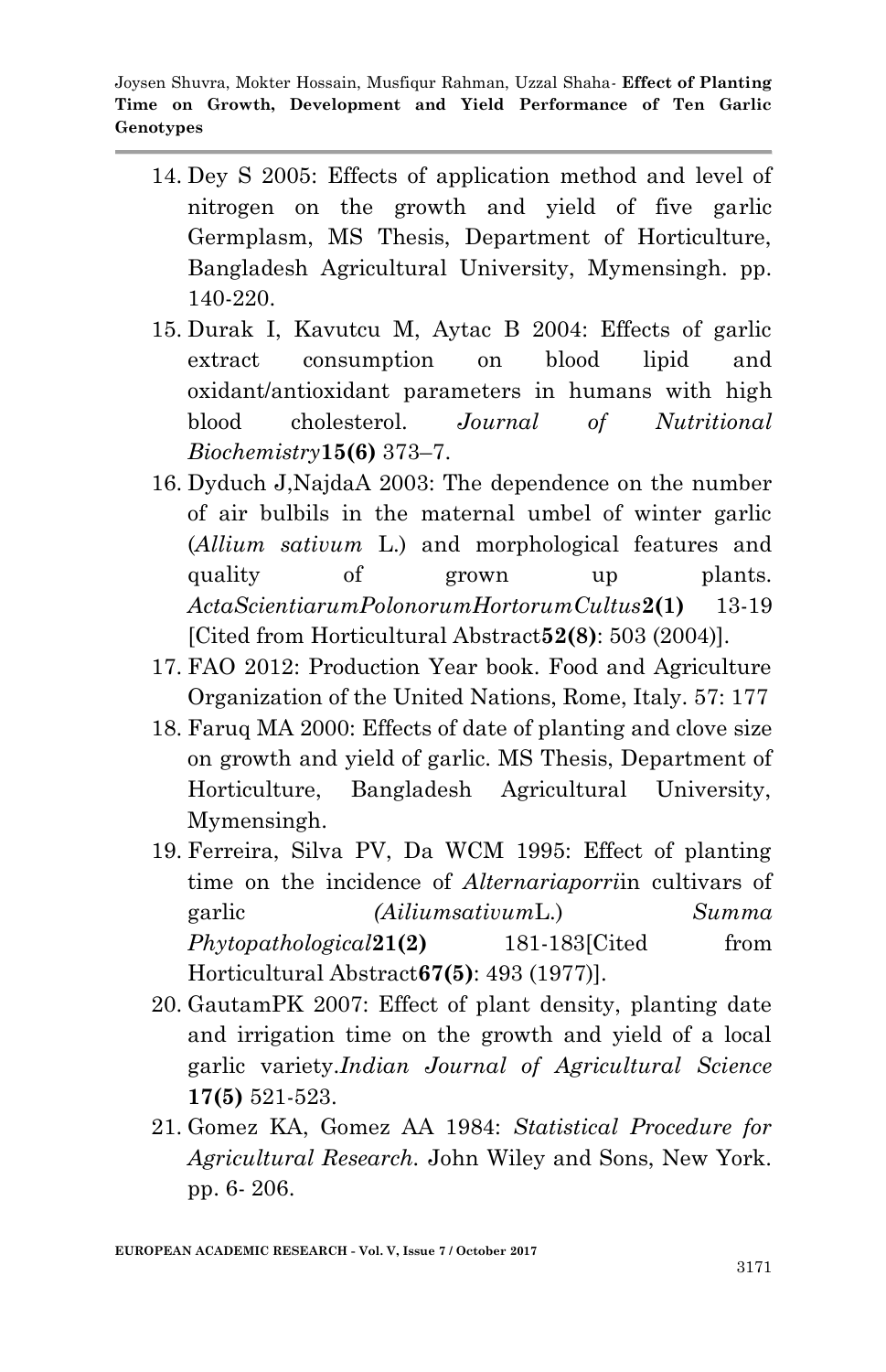- 22. Gupta RP, Sharma RC, Bhonde SR, Singh DK 2003: Studies on the yield and storage performance of garlic in relation to planting time and clove size. National Horticultural Research and Development Foundation, Nasik, **23(4)** 17-22.
- 23. Hossain B 2003: Effect of planting time and mulch on the growth and yield of some garlic germplasm. MS Thesis, Department of Horticulture, Bangladesh Agricultural University, Mymensingh.pp.34-35
- 24. Hossain MR 2014: Effect of planting date and system and on the growth and yield of four garlic germplasm. MS Thesis, Department of Horticulture, BAU, Mymensingh. pp. 21-37
- 25. Islam MJ, Islam MA, Tania SA, Saha SR, Alam MS, Hasan MK 2004: Performance evaluation of some garlic genotype in Bangladesh. *Asian Journal of Plant Science*  **3(1)** 14-16.
- 26. Islam MN, Rahim MA, Anwar HRMM 1998: Effect of date of planting arid different germplasm on the growth and seed bulb yield of garlic. *Bangladesh Journal of Seed Science and Technology* **1(1 & 2)***45* - 54.
- 27. Jones HA, Mann LK 1963: *Onions and Their Allies*. Leonard Hill (Book) Limited, London. pp. 286
- 28. Kambiz BM, Nagavi R, Ziai SA, Badi HN 2005: Postplanting evaluation of morphological characters and allicin content in Iranian garlic (*Allium Sativum* L.).*Iranian Journal of Agricultural Research* **14(8)** 232- 233.
- 29. Khar A, Devi A, Mahajan V and Lawande KE 2004: Performance studies of some promising garlic accessions under Rajgurunagar conditions. *Journal of Maharashtra Agricultural University* **29(2)** 214-216.
- 30. Khodadadi M, Nosrati AE 2012: Effect of sowing date and planting density on yield and yield components of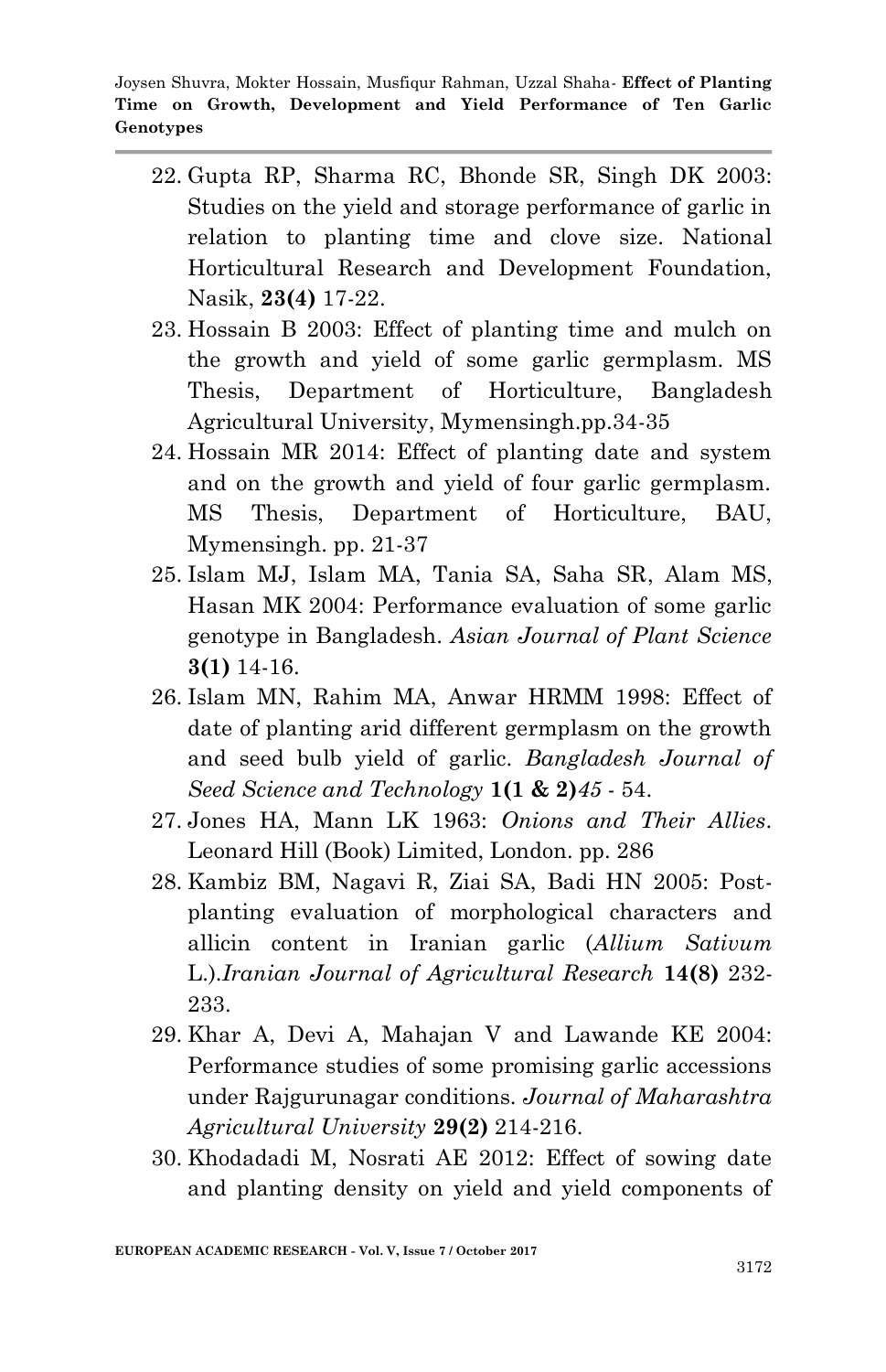white garlic of Hamadan. *Seed and Plant Production Journal***27(4)** 491-500.

- 31. Kim KJ 1987: Effects of planting, tunnel covering and removing date on the early harvesting of namdo garlic. Research Reports of Rural Development Administration, Korea **29(2)** 174-179.
- 32. Kurian JC 1995: *Plant that Heal* (1st edition) Oriental Watchman Publishing House, Punjab, India. P.31
- 33. Lipinski S 1993: Influence of planting date on growth and cropping in several non- bolting garlic types. Biuletynwarzywniczy**40***45-54.* [Cited from Horticultural Abstract**65(6)** 631 (1995)].
- 34. Mishra HN, Sahoo S, MohapatraAK, MohapatraAKB 1997: Effects of different dates of planting on growth and yield of garlic *(Allium sativum*L.) under high altitude conditions of Southern Orissa. *Orissa Journal of Horticulture***25(1)** 53- 54.
- 35. Mohananty BK 2001: Effect of planting time on the performance of onion cultivars. *Journal of Vegetable Science***28(2)**140-142.
- 36. Mondal MF, Husain 2001: Effect of time of planting of onion bulbs on the yield and quality of seeds. *Bangladesh Journal of Agriculture***5(3)**131-134.
- 37. Neel K, Brak PS, Singh M, Arora D 2007: Characterization of garlic germplasm on the basis of physical and chemical attributes. *Haryana Horticultural Science* **36(3&4)** 342-343.
- 38. Orlowski M and Rekowska E 1993: Dependence of yield of non-bolting garlic on the date of clove planting. ZeszytyNaukoweAkademiRolnniczey-w-szcsecine, Rolnietwo**55**71-78. [Cited from Horticultural Abstract**66(5)**: 504 (1994)].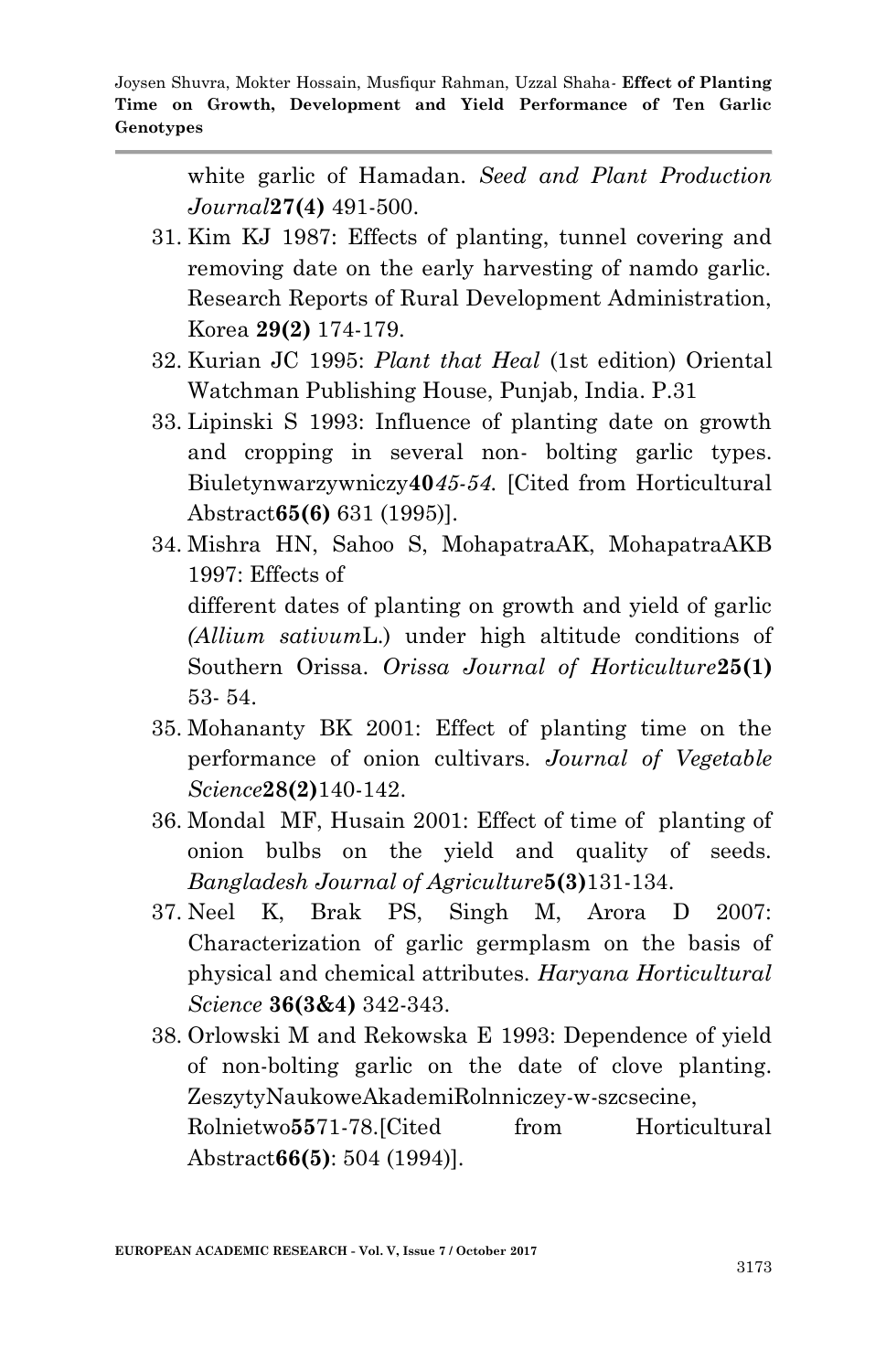- 39. Pardon RA, Marin RC 2003: Characterization of garlic cultivars in Cubiro, Lara State. *Agronomia Tropical Maracay* **53(4)** 381-395 [Cited from Horticultural Abstract**72(8)**: 207 (2004)].
- 40. Perboti M 2011: Physiomorphology and field performance study of thirty one garlic germplasm. MS Thesis, Department of Horticulture, BAU, Mymensingh. pp. 25-48.
- 41. Pervin M 2011: Field performance and genetic variation of indigenous, improved and exotic 25 garlic germplasm. MS Thesis, Department of Horticulture, BAU, Mymensingh. pp. 44-68.
- 42. Poldma P, MeriveeA,Pae A, JustusK 2005: Influence of planting time on the development, yield and quality of garlic. *ActaHortculturae***68(6)** 333-338.
- 43. Purseglove JW 1975: *Tropical Crops: Monocotyledons*, ELBS Longman, London. pp. 52-56.
- 44. Rahim MA, Fordham 1988: Effects of storage temperature on the initiation and development of garlic cloves (*Allium sativum* L.). *ScientiaHorticulturae***37(1-2)** 25-28.
- 45. Rahim MA, Chowdhury MNA, Anwar HRMM, Alam MS, 2003: Effect of planting dates on the growth and yield of garlic germplasm. *Asian Journal of Plant Sciences* **2** 171-174.
- 46. Rahim MA, Siddique MA, Hossain MM 1984: Effect of time of planting, mother bulb size and plant density on the yield of garlic. *Bangladesh Journal of Agricultural Research***9(2)** 112- 118.
- 47. Rahman AKMM, Talukder MR 1986:Influence of date of planting and plant spacing on the growth and yield of garlic. *Bangladesh Journal of Agriculture***11(2)**19-26.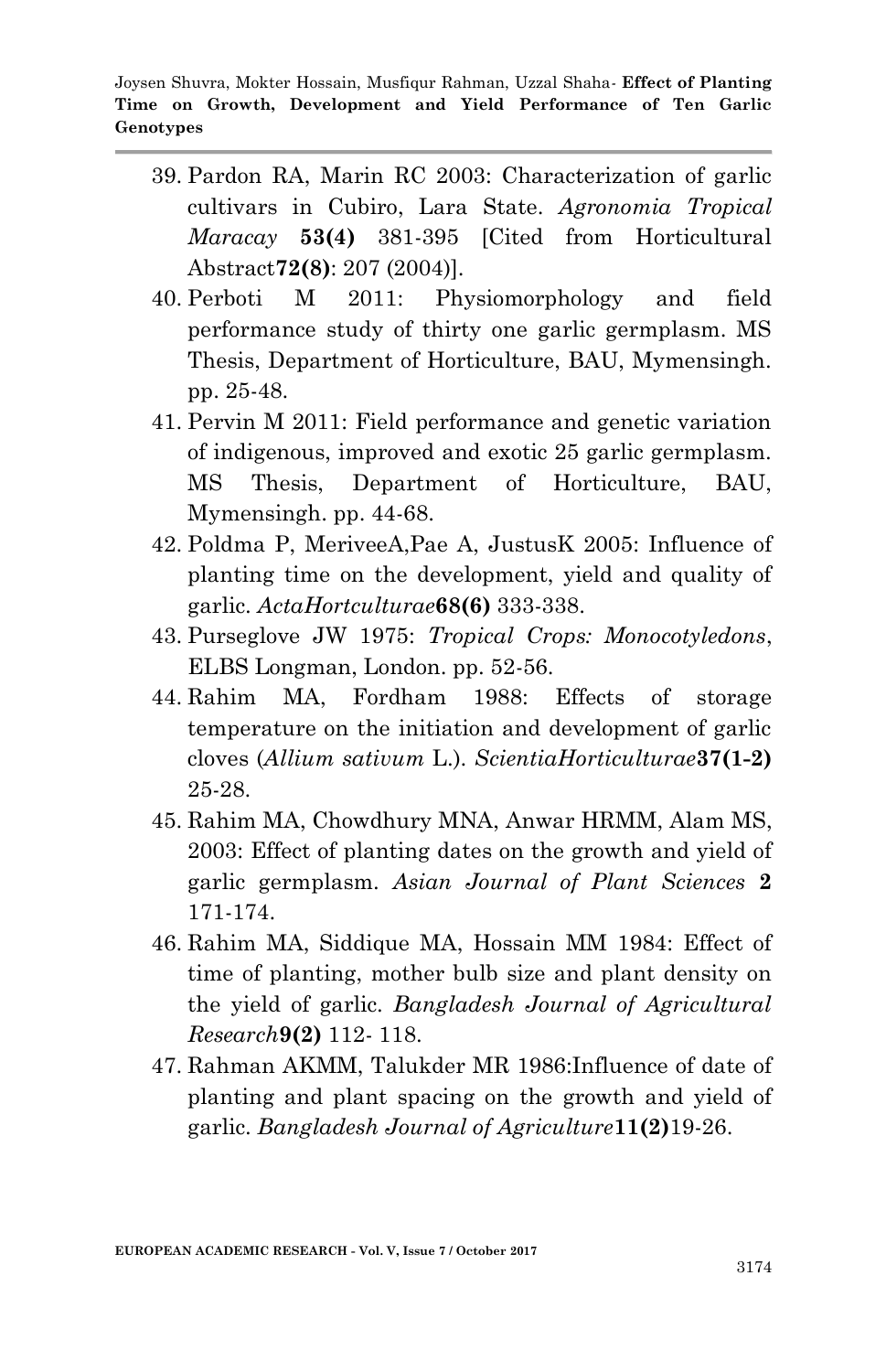- 48. Shigwedha MN, Korla BN, Shukla YR 2009: Evaluation of garlic clones for morphological characters and yield.*Annals of Agri Bio Research***14(2)** 149-152.
- 49. Savon JR 1992: Effect of planting date on yield of three garlic clones. Agrotechnica De Cuba, 24: 3-4 [Cited from CAB Abst., *1995,* Silver platter 3.11]
- 50. Shin KH, ParkJC, Lee KS, Horn KY, LeeYS 1988: Effects of planting date and bulb size on the growth and yield of cv. Namdo garlic. Research reports of the Rural Development Administration, Horticulture, Korea **30 (1)**4 1-52.
- 51. Shuvo MRI 2014: Effect of mulches on the growth and yield of twenty four accessions of garlic. MS Thesis, Department of Horticulture, BAU, Mymensingh. pp. 23- 51
- 52. Siddique MA,Rabbani MG, 1985: Growth and bulbing of garlic in response to low temperature treatment of bulb and planting date. *Bangladesh Journal of Botany***14(1)** 41-46.
- 53. Singh RV,Phogat KPS 1989: Effect of different sowing time on the growth and yield of garlic.*Progressive Horticulture***21(2)**: 145- 147.
- 54. Swati B, Khirad KS, Shrivastav AK 2013: Effect of planting dates on growth and yield on garlic (*Allium sativum* L.).*International Journal of Horticulture* **3(4)**  189-191.
- 55. Swiader JM,McCollum JP, Ware GW 1994:*Producing Vegetable Crops*. National Book Distribution Company, India. pp. 398-400.
- *56.* Trevisan JN, Martins GAK, Dos-santos NRZ, Zamberlandessantos NR 1996: Effect of planting date and cultivar on the total yield of garlic *(Allium sativum*L.*). Cieneia Rural***26(1)** 29-32[Cited from CAB Abstract 1996 -1998, Silver platter 3.11]